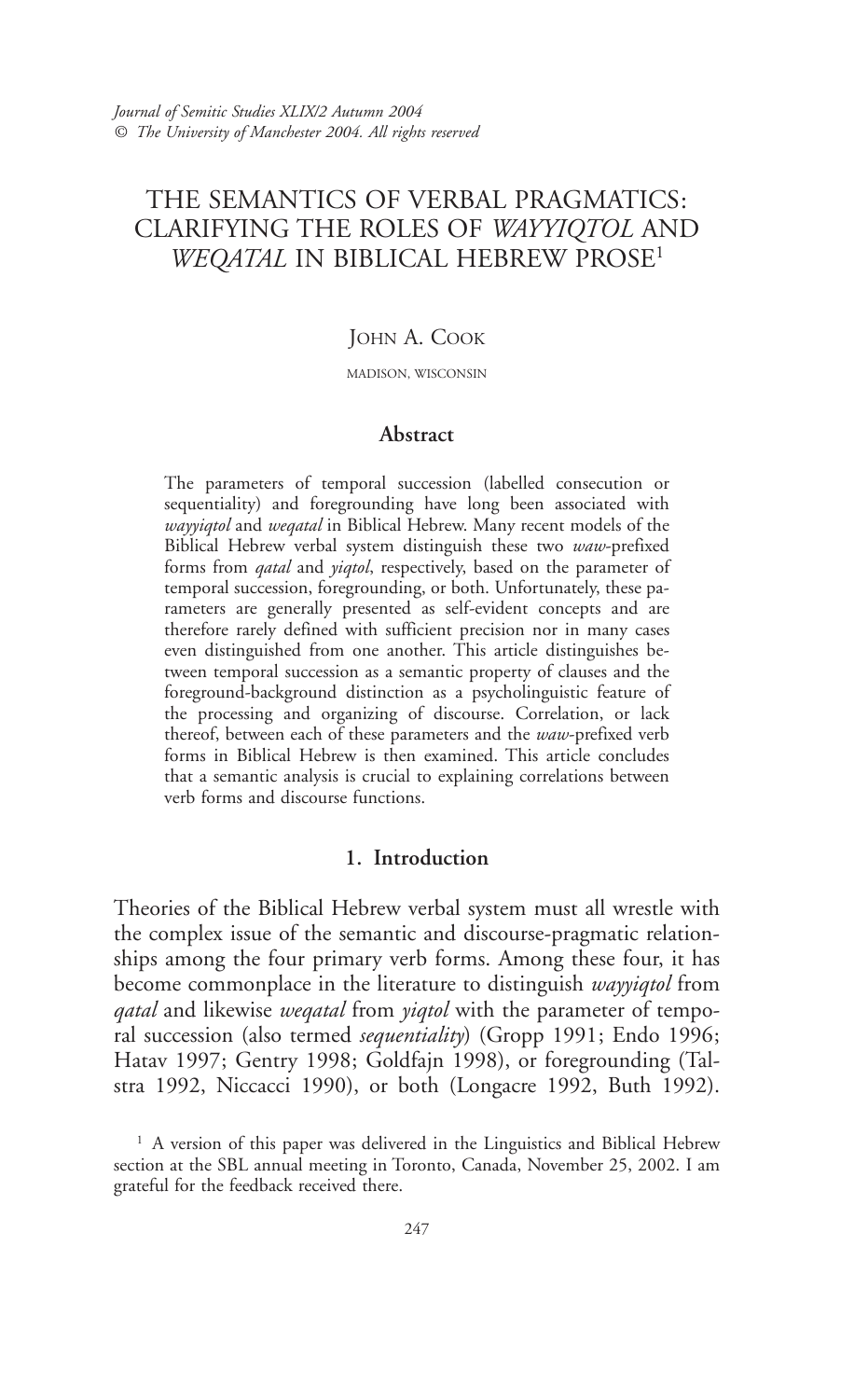The association of temporal succession with the waw-prefixed verb forms (traditionally called the waw-consecutive forms) can be traced back to the nineteenth-century concept of consecution, popularized by Ewald and Driver.2 The foreground-background distinction, although a relatively recent concept in linguistics, has been associated with the *waw*-prefixed forms from its inception.<sup>3</sup>

The use of temporal succession and foreground to distinguish among the Biblical Hebrew verbal forms labours under two difficulties. First, these concepts have been treated as self-evident and very often as self-evidently correlative. With the notable exception of Hatav's discussion of temporal succession (1997), they have received no theoretical treatment nor sufficiently rigorous definitions in studies of the Biblical Hebrew verb. In some cases, this has actually resulted in scholars applying the terms to different phenomena.<sup>4</sup> In addition, many studies assume a correlation between temporal succession and foreground: foreground consists of temporally successive clauses (e.g., Reinhart 1984; Longacre 1992: 178).

Second, discourse studies have too often made the gratuitous leap from correlation to causation in their analyses. For example, Longacre writes, 'In Biblical Hebrew, VSO clauses (with a particular narrative tense) mark the storyline, while SVO clauses (not with the special narrative tense) are for the most part reserved for supportive material' (1996: 23). Although there is an obvious correlation between VSO clauses and foreground in Biblical Hebrew, on what basis can Longacre claim that word order *marks* the storyline, and in what sense do they *mark* it? Downing observes that distinguishing between causation and correlation is a difficulty generally in discourse

<sup>2</sup> According to Driver ([1874] 1998: 72) the term *waw-consecutive* was first suggested by Böttcher in 1827.

<sup>3</sup> Although foreground has been used in literary studies for some time, Tomlin (1984: 116, 118, 138 n.3) credits Longacre (1976) with initially proposing this as a discourse distinction, which he termed 'backbone-background', in a paper on the Genesis flood narrative. Hopper (1979) coined the now common label 'foregroundbackground' and helped disseminate the concept more widely among linguists.

<sup>4</sup> For example, Bache (1985: 22) notes that Weinrich's use of foreground-background does not accord with the general understanding of the distinction (Weinrich's discourse model of European languages was adapted for Biblical Hebrew by Schneider [1982], whose theory inspired the more comprehensive treatments by Talstra [1992] and Niccacci [1990]). Li (1999: 3) introduces confusion over whether he is discussing syntactic sequentiality or semantic temporal succession (on this distinction see 1.1 below) by intentionally not distinguishing the two in his terminology; hence, his statement 'A sequential/consecutive clause is an iconic clause that is marked for sequence' is ambiguous (1999: 4).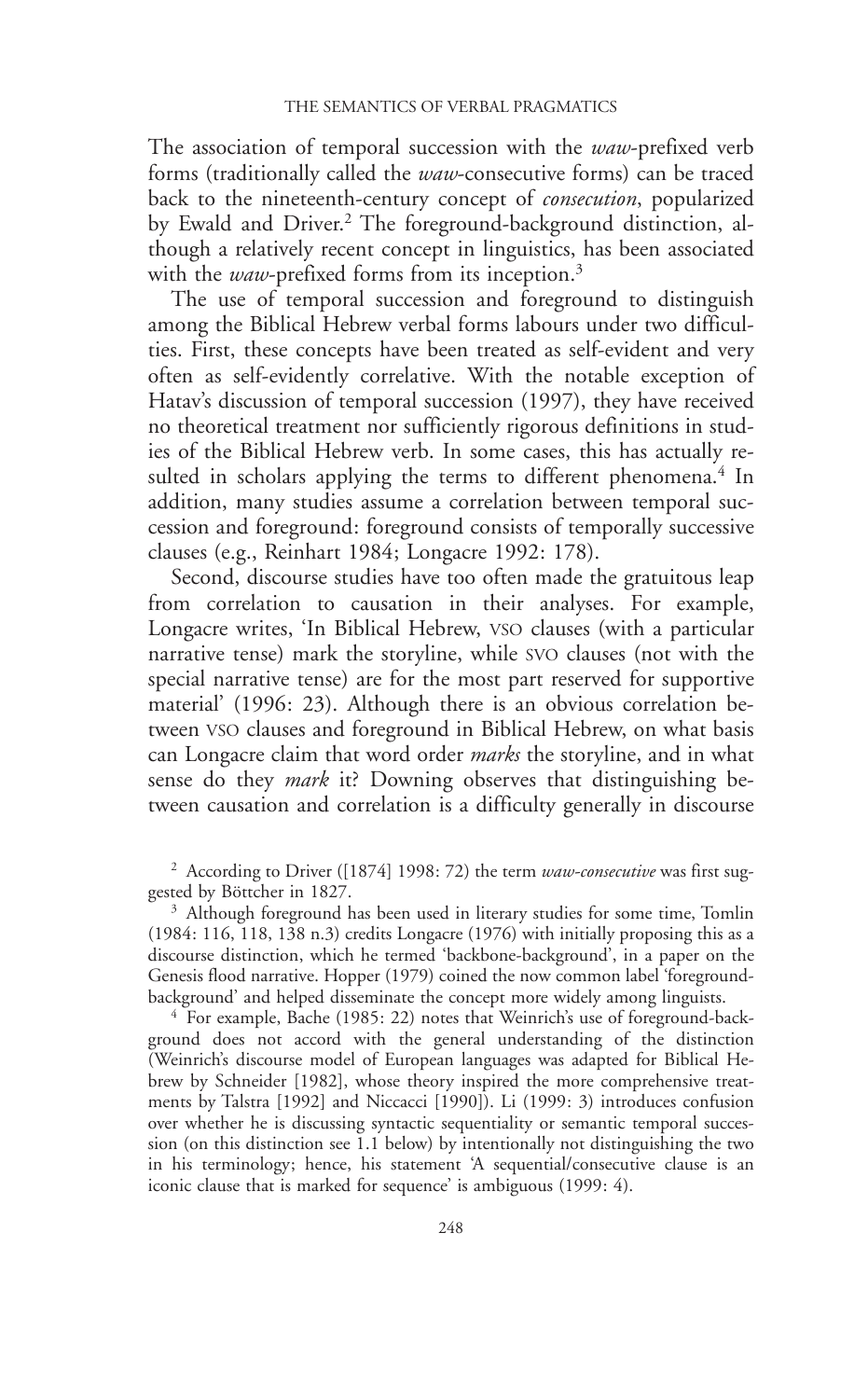linguistics: 'when particular language structures are used in particular discourse contexts, say, … in a passage devoted to storyline development, it is sometimes difficult to determine whether the relationship between the linguistic form and the discourse factor is causal or merely correlational' (1995: 6).

The difficulty in distinguishing causation from correlation lies in the general neglect of semantics by discourse theories.<sup>5</sup> Without a semantic foundation, these theories are unable to explain the correlations they observe in discourse (i.e., they are unable to determine whether they are causal) without being circular. For example, Hatav observes that 'the main difficulty with [Longacre's dynamic verb rankings], is that it is not defined by objective metalinguistic means, which results in a circular claim (*wayyiqtol* is a dynamic form because the situation it denotes is dynamic, and the situation is dynamic because it is denoted by a dynamic form)' (1997: 21; similarly, Heimerdinger 1999: 98).

Unfortunately, this neglect of semantics serves only to confuse the distinction between (semantic) meaning and (discourse) function, since these theories thereby present their discourse explanations (whether implicitly or explicitly) as suitable alternatives to semantic ones. Before proceeding on the premise that the difference between the waw-prefixed forms and the non-waw-prefixed forms is solely one of discourse function (e.g., signalling foreground), one should first demonstrate that there is no semantic distinction between the forms.<sup>6</sup>

The solution to these problems does not lie in jettisoning discourse analysis as a tool for understanding the Biblical Hebrew verbal

5 Specifically, the major discourse treatments of Biblical Hebrew imply a dismissive attitude towards semantics. Longacre states that verbal forms are 'most surely and concretely described' in terms of their saliency levels in different types of discourse (1989: 59). Niccacci claims that a discourse approach (rather than semantics) 'is a necessary, even indispensable, starting point' in the study of Hebrew discourse (1994: 118). Finally, Talstra contends that while one should 'remain open to the possibility of relating text-level [discourse] and clause-level [semantics] categories', discourse concerns must be given priority (1997: 85–6).

6 Binnick's comments aptly describe the difficulties posed by the four main verb forms, but also imply that it is unlikely that there is no semantic distinction between the waw-prefixed and non-waw-prefixed forms: 'If the waw adds no temporal (tense or aspect) meaning, then the difference between verbs with waw and verbs without waw cannot be a semantic one. But apparently it is, for the forms with the waw are generally seen as "reversing" the values the "tenses" normally have. To reconcile the two, we must assume that the forms without the waw and those with it do *not* in fact differ in semantics, but the only way this is possible is if the "tense" forms do not differ from one another in meaning to begin with' (1991: 441).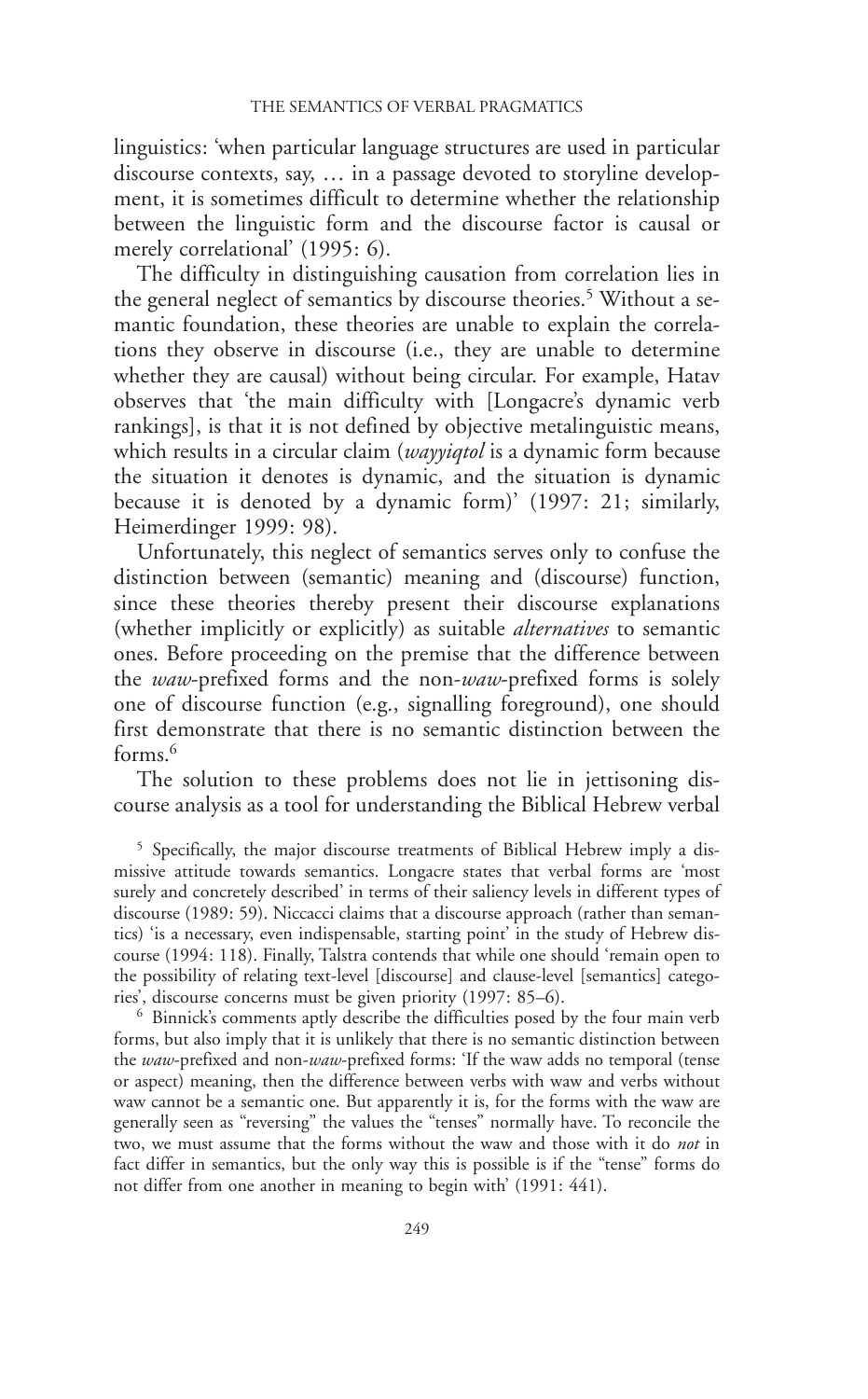system, but in constructing a discourse analysis on a sound semantic foundation. This approach is justified by Comrie's observation that there are very few items in grammar that can be reduced to purely discourse functions; most forms mean something apart from their discourse context (1986: 21). A semantic foundation provides the necessary means to explain correlations observed in discourse since, as Comrie elsewhere advocates, 'discourse function should ultimately be accounted for in terms of the interaction of meaning and context' (1985: 29). More precisely, I adopt Fleischman's view that, 'The pragmatic *functions* of tense-aspect categories in narrative are not arbitrary; rather, I see them as motivated extensions of the *meanings* of those categories, extensions that, according to the view of grammar as "emergent" (Hopper 1987) may ultimately contribute to a reshaping of the basic meanings' (1990: 23). In other words, there is a reciprocal relationship between meaning and function, necessitating that they ultimately be examined together. Below I begin with a theoretical discussion of temporal succession and the foregroundbackground distinction, followed by a semantic and discourse evaluation of *wayyiqtol* and *wegatal* with respect to these parameters.

## 2. Temporal Succession and Foreground-Background

#### 2.1 Temporal Succession

My choice in terminology is intentional in order to distinguish the phenomenon under discussion here from sequentiality, which is predominantly employed in the linguistic literature to refer to the syntactic chaining of underspecified verb forms.7 Although I am not aware of any current theories that treat the Biblical Hebrew wawprefixed forms as sequential in this sense (there is no evidence that either of the waw-prefixed verb forms is in any way underspecified), the nineteenth-century *waw*-inductive theories of the forms are a sequential analysis of sorts.<sup>8</sup>

7 On the distinction between (temporal) succession and (sequential) chaining, see Longacre (1985: 243-4, 263-7). The confusion between these two concepts is partly due to the fact that sequential chains are frequently employed to express temporal succession (see Longacre 1985: 263–84); however, as discussed in the previous section, such correlations do not warrant an immediate claim of causation, as Longacre warns (1985: 265).

<sup>8</sup> On the *waw*-inductive theory of the Hebrew verb, see McFall 1982: 24–6. The stringing together of infinitive absolutes headed by a fully inflected verb form in Biblical Hebrew may perhaps be explained as a sequential structure (e.g., Zech 7:5).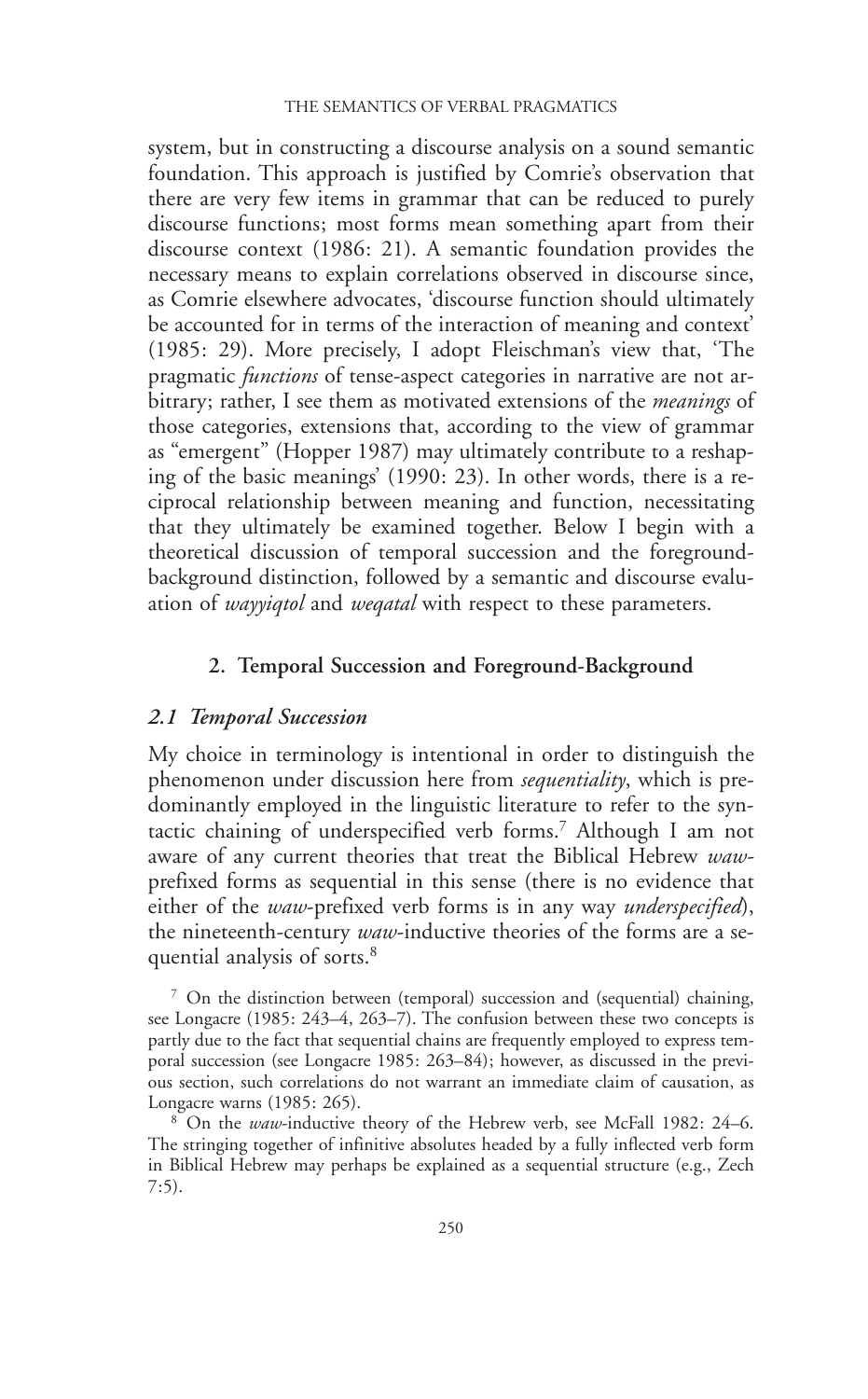By contrast, temporal succession refers to the linear portrayal of events according to the order of their occurrence in the depicted world (Fleischman 1990: 131; Hopper and Traugott 1993: 26).<sup>9</sup> This concept involves the recognition that the order in which clauses are presented in discourse is semantically significant, as illustrated by the contrastive pair of statements in (see Labov and Waletzky 1967: 21; Labov 1972: 360).10

- (1) a. Sheri got married and got pregnant.
	- b. Sheri got pregnant and got married.

Temporal succession corresponds to a recognized ordo naturalis characteristic of narrative discourse (Brown and Yule 1983: 125). That is, in the absence of any linguistic cues to the contrary, events are understood as occurring in the order in which they are reported in narrative discourse.

Early explanations of temporal succession by linguists focused on situation aspect (only accomplishments and achievements may be temporally successive) (e.g., Dry 1981; Heinrichs 1986) or viewpoint aspect (only perfective verbs may be temporally successive) (e.g., Kamp and Rohrer 1983).11 More recently, linguists have recognized that temporal succession is determined by the semantic property of boundedness (see Hatav 1989; 1997), defined as whether an event has reached a temporal boundary or not (see Depraetere 1995: 2–3). Only bounded events are temporally successive; that is, subsequently reported events can only be understood as occurring *after* a temporally bounded event, as illustrated by the contrastive pair of sentences in.

- (2) a. Rob cooked dinner and Rachel came home (bounded).
	- b. Rob was cooking dinner and Rachel came home (unbounded).

9 Fleischman describes temporal succession as diagrammatically iconic: 'an iconic *diagram* is a systematic arrangement of signs, none of which necessarily resembles its referent in respect to any prominent characteristic, as in the case with an iconic image; rather, it is the relationship of the signs to one another that mirrors the relationships of their referents' (1990: 131).

<sup>10</sup> More formally, temporally successive clauses are defined by the *irreversibility property*: given clauses A and B,  $AB \neq BA$ . Such clauses may therefore usually be conjoined with what Lakoff terms the 'asymmetric "and"', equivalent to 'and then' (1971: 126–31).

<sup>11</sup> Linguistic discussions have generally utilized the Reichenbachian term R or reference point/time: temporally successive events advance the reference time, whereas temporally overlaid events do not (see Binnick 1991: 405–15; Hatav 1997: 36–55).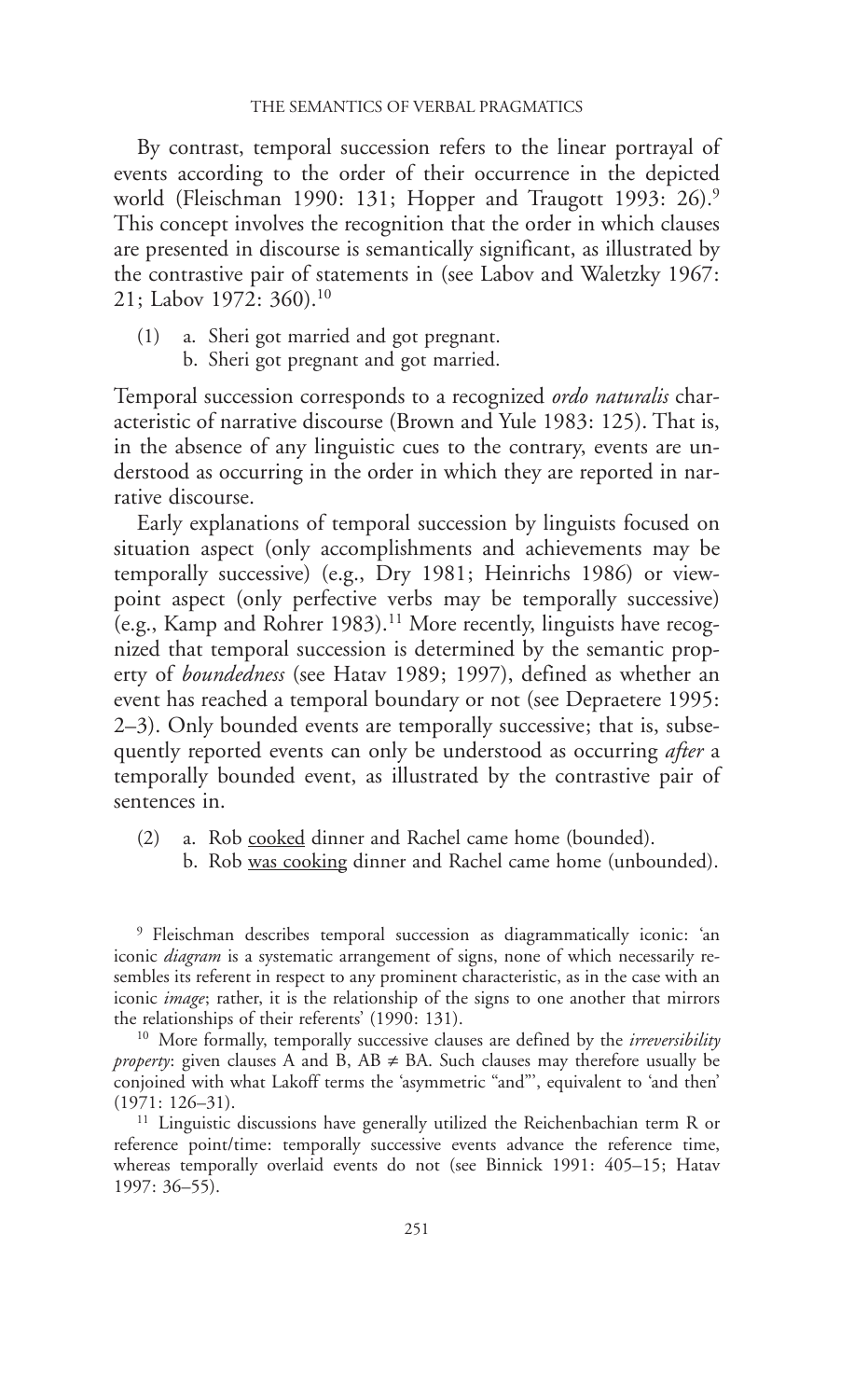The difference in boundedness between (2a) and (2b) is apparently motivated by the difference in viewpoint aspect — perfective versus imperfective.12 However, viewpoint aspect is not the only factor that contributes to boundedness. For instance, if we replace the activity [cook] in (2a) (repeated in [3a]), with the *state* [be sick], as in (3b), the expression is no longer bounded: it is presumed that Rob was still sick when Rachel came home.

- (3) a. Rob cooked dinner and Rachel came home (perfective viewpoint + activity [cook] = bounded).
	- b. Rob was sick and Rachel came home (perfective viewpoint + state [be sick] = unbounded).

Further, context is also determinative, as illustrated by the examples in (4), in which the interpretations of boundedness for the statements in (3) are reversed by the new contexts.

- (4) a. Rob cooked dinner. He had barely started and Rachel came home (unbounded).
	- b. Rob was sick. But he quickly recovered and Rachel came home (bounded).

Thus, boundedness is actually determined by a combination of semantic factors that include viewpoint aspect and situation type as well as context. Accomplishments and achievements with a perfective viewpoint (and neutral context) are bounded and therefore temporally successive: subsequently reported events are understood as occurring *after* the achievement and accomplishment in the examples in.

- (5) a. Jared won the race and then... (perfective + achievement [win] = bounded)
	- b. Colin built a fort and then... (perfective + accomplishment [build a fort] = bounded)

By contrast, the examples demonstrate that any situation type with an imperfective viewpoint (in a neutral context) is unbounded; $13$  a subsequent event in the discourse is understood as *interrupting* the imperfective event.

<sup>12</sup> The use of English examples to illustrate the contrast between perfective and imperfective is justified by Binnick's observation that, 'sometimes the English progressive tenses contrast with the simple, nonprogressive tenses in the same way [as imperfective and perfective]' (1991: 372).

<sup>13</sup> States (non-dynamic) do not generally occur with the progressive in formal English, though in colloquial English the combination is frequently found (e.g., He was loving his job more every day).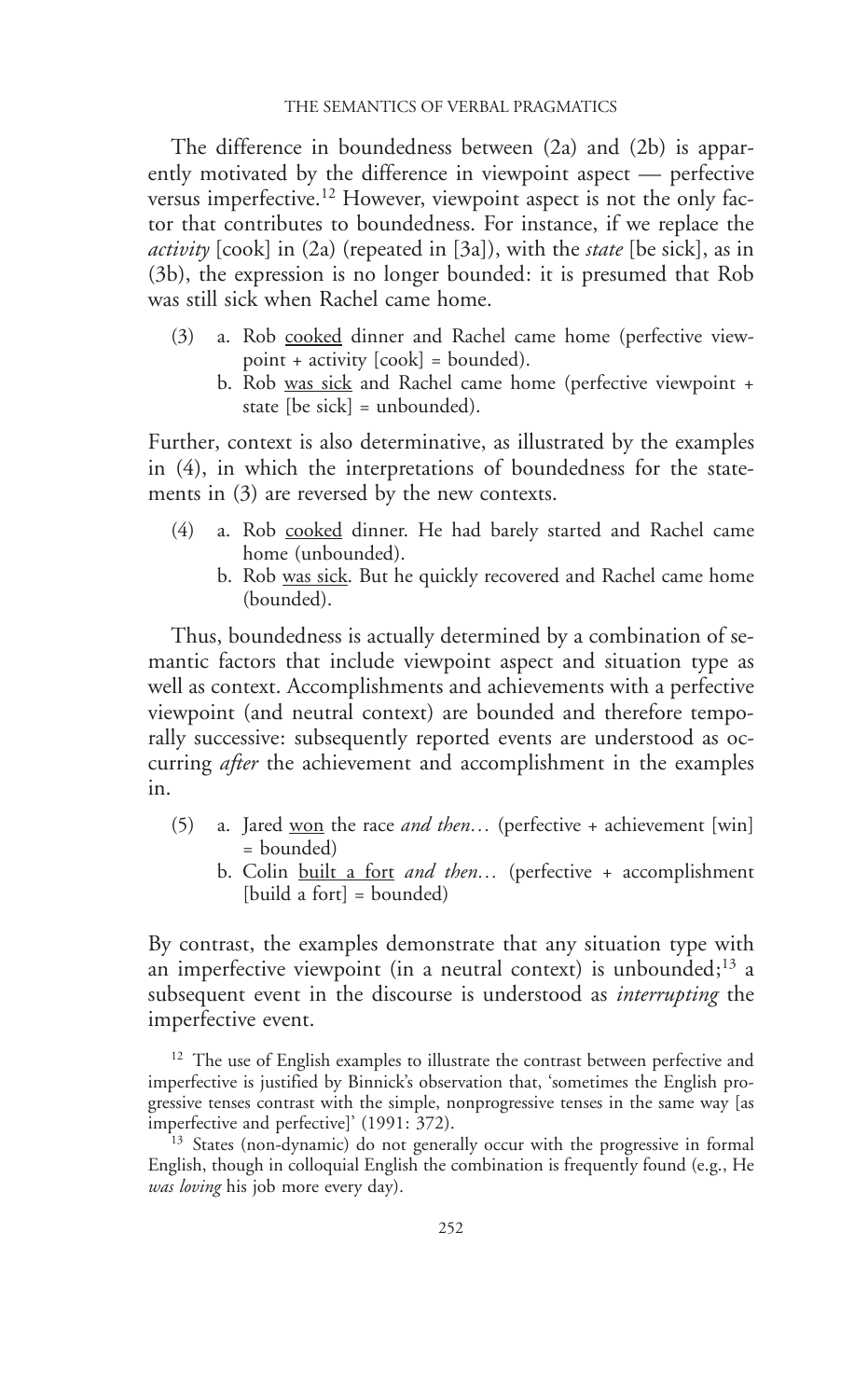- (6) a. Evan was playing *and then*... (imperfective + activity [play] = unbounded)
	- b. Tage was building a tower *and then*... (imperfective + accomplishment [build a fort] = unbounded)
	- c. Jared was winning the race and then... (imperfective + achievement [win] = unbounded)

Finally, the determination of boundedness by situation and viewpoint aspects may always be overridden by a temporal adverbial phrase explicitly establishing a temporal boundary, as in example (7a), or by a subordinate structure explicitly expressing temporal overlay, as in example (7b).

- (7) a. Jared was reading the book for two hours and (then)... (imperfective + activity  $[read] +$  for two hours = bounded)
	- b. While Jared read the book for two hours... (perfective + activity [read] + subordination = unbounded)

In summary, the chart below shows the interaction of various parameters with respect to boundedness (the numbers in bold refer to the examples just examined).

(8) Determination of boundedness

| Bounded situation,<br>temporally successive                       | Unbounded situation,<br>not temporally successive |
|-------------------------------------------------------------------|---------------------------------------------------|
| perfective + accomplishment or achievement (5)                    | imperfective $+$ any situation type $(6)$         |
| perfective + activity ("implicit bound") <sup>14</sup> (3a), (4a) | state (default interpretation) (3b), (4b)         |
| any combination of aspects with an adverbially                    | any combination of aspects with temporal          |
| asserted temporally boundary (7a)                                 | overlay asserted through subordination (7b)       |

Two conclusions arise from this discussion of temporal succession. First, in view of the fact that temporal succession corresponds with the *ordo naturalis* of narrative discourse, it is intrinsically unlikely that this value will be obligatorily marked in language. Instead we should expect to find, and indeed do find, that most languages only

<sup>14</sup> Using Smith's terminology: activities with perfective aspect have an 'implicit temporal bound', meaning that they are most naturally interpreted as bounded with perfective aspect, but are also quite often interpreted as unbounded as dictated by the context (1999: 488). She explains that activities are 'flexible', in that they present events as temporal units (being dynamic), but not necessarily as terminated (i.e., bounded). This is evident from the fact that activities do not work well with conjuncts asserting simple continuation (e.g., #Jared studied and he may still be studying), but conjuncts asserting a new unit of activity are acceptable (e.g., Jared studied and continued studying after that without a break).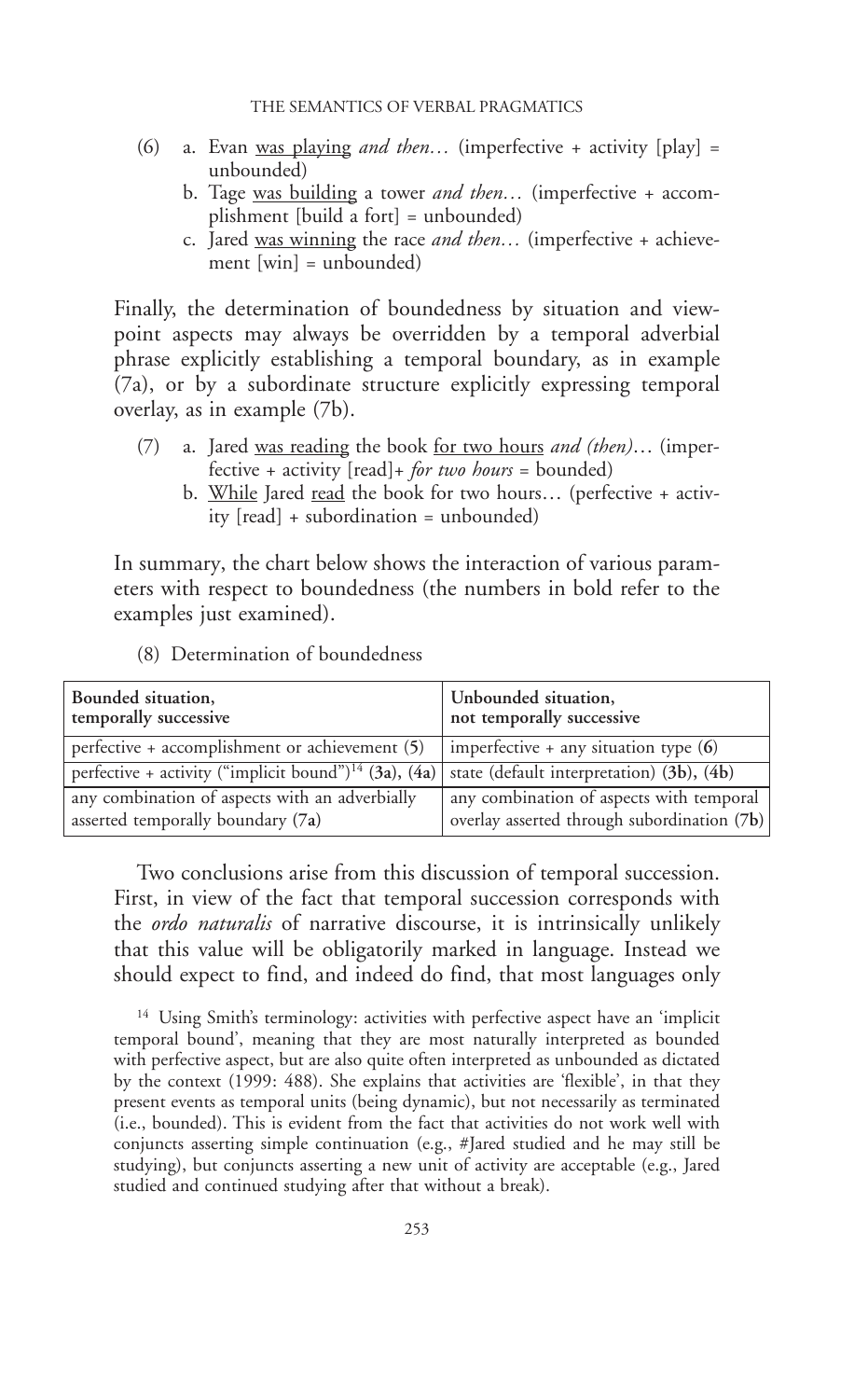obligatorily mark departures from ordo naturalis in discourse (i.e., they mark temporal overlay).15 Second, based on an understanding of the constellation of semantic factors that contribute to temporal succession, it is theoretically problematic to claim that temporal succession is determined solely by a particular verbal conjugation.

# 2.2 Foreground-Background

The concept of foreground-background is a relatively new concept in linguistics, having been adopted from literary studies.<sup>16</sup> As a result, elements of literary approaches to the concept are frequently found in the linguistic studies.<sup>17</sup> Here I am asking strictly linguistic questions of the issue of foreground-background: what are the language processes that create the distinction between foreground and background and how are those distinctions marked in language?

In answer to the first question, several studies have demonstrated that the classification of events as either foreground or background is a universal *psycholinguistic* feature of our perception and production of discourse (Gomulicki 1956; Tomlin 1984; Erbaugh 1987; DeLancey 1987).18 In other words, division of events into foreground and

<sup>15</sup> Temporal succession is rarely marked regularly in discourse in the languages of the world (so Wald 1987: 488, 507; cf. Cook 2001: 130, n.18). Wald concludes from his examination of several African languages that grammatically mark temporal succession that only the Bantu language of Bemba 'obligatorily encodes … temporal sequence'; the marking is optional in the other languages (1987: 507). The instances of marking of temporal succession that Longacre observes are within serial/sequential verb constructions (1985: 264–9; 1972: 1–25). For examples of non-obligatory morphemes used to mark temporal succession (or consecution), see Heine and Kuteva (2002).

16 See note 3 above.

<sup>17</sup> See Dry (1992) for an incisive discussion of the variety of ways in which foregrounding has been explained.

<sup>18</sup> Gomulicki's study involved asking fifty subjects to repeat back orally a prose selection delivered to them orally. The longer the selection, the more material the subjects omitted when repeating the selection back. However, the subjects consistently preserved 'the key parts of a passage, giving its general theme', while dropping those portions that 'contribute[d] least to the general meaning of the passage' and 'sections introducing secondary themes' (1956: 88). Similarly, in Tomlin's study fifteen native English speakers and thirty-five advanced ESL learners were asked to produce a play-by-play narration of a silent cartoon they viewed. As in Gomulicki's study, there was a universal pattern with respect to which information was retained under stress of communication (1984). Erbaugh (1987) examined the data from Tomlin's study and discovered that the speakers also uniformly had more pauses, errors, and self-corrections when narrating foreground events as compared with background events, demonstrating that more careful attention was given by the speakers to narrating foreground events.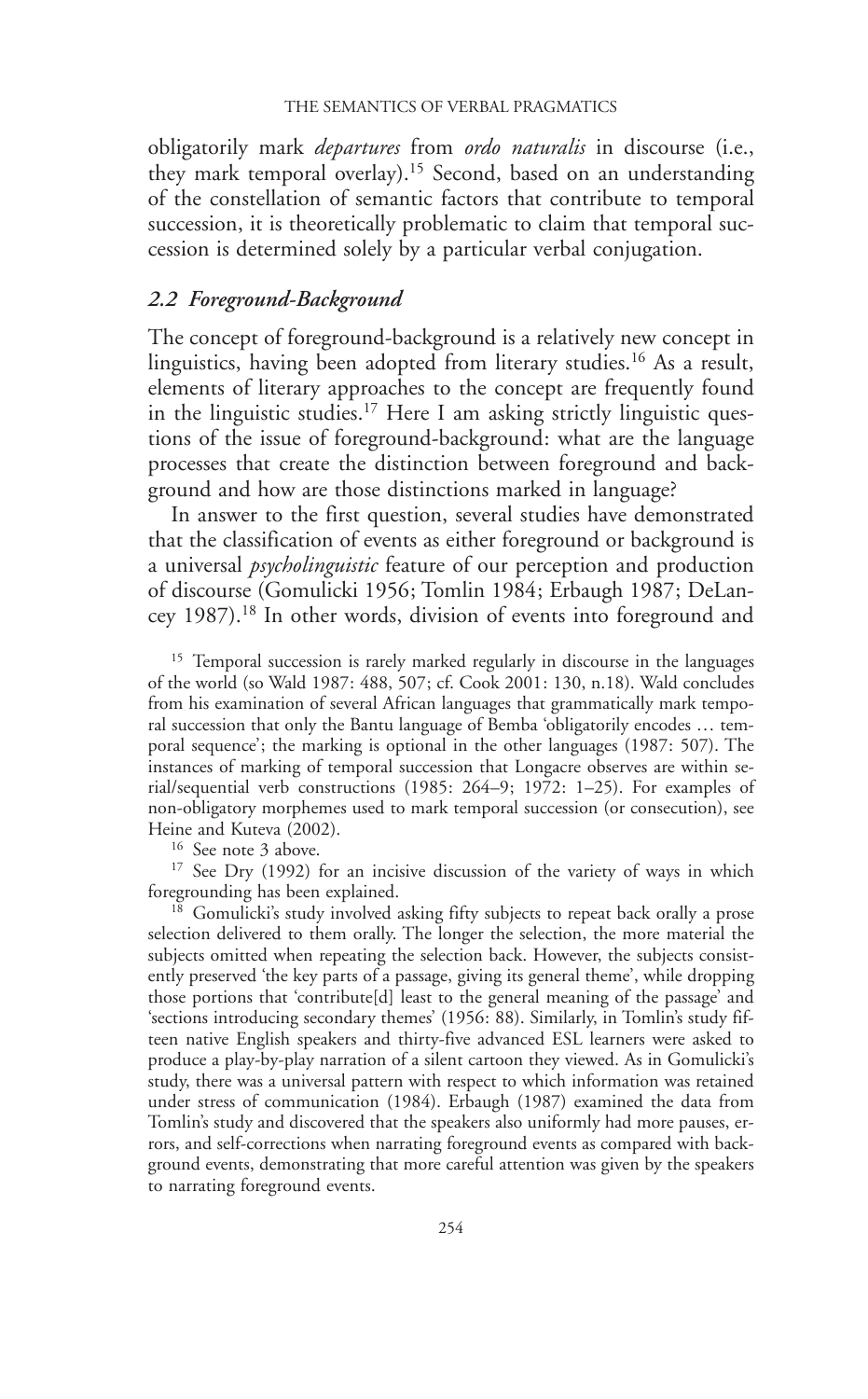background appears to be a natural part of the way in which we process discourse. The foreground-background pair distinguish events in terms of their relative saliency within a discourse. The distinction between foreground and background events is based on a cluster of features that determine the relative saliency of events, illustrated by the list of verbal semantic properties in  $(9)$ .<sup>19</sup>

(9) Features of the saliency continuum involving verbal semantics (see Hopper 1979: 129; Hopper and Thompson, 1980: 252)

| more salient          | less salient              |
|-----------------------|---------------------------|
| temporally successive | temporally overlaid       |
| perfective            | imperfective              |
| dynamic               | non-dynamic (descriptive) |
| telic                 | durative                  |
| volitional            | non-volitional            |
| affirmative           | negative                  |
| realis                | irrealis                  |

Unfortunately, simply listing these features fails to explain why particular ones are more or less salient. For example, why do the properties of temporal succession and perfectivity make events more salient and the opposing properties of temporal overlay and imperfectivity render them less salient?

In an attempt to elucidate the nature of the foreground-background distinction, linguists have adapted principles of visual perception from Gestalt theory (Reinhart 1984; Wallace 1982).<sup>20</sup> The use of Gestalt-like principles is based on the analogy of foreground and background in discourse with figure and ground in the visual field. In Gestalt theory, the *figure* is the pattern that is most visually perceptible, whereas the *ground* is the area surrounding and delimiting the figure. The relationship between figure and ground is de-

<sup>19</sup> Behind this description is my attempt to manoeuvre through two controversies over the foreground-background distinction that Dry notes: whether the distinction should be conceived of as binary or continuum-like; and whether the determination is relative or absolute (1992: 442). From the point of view of language production and processing, foreground-background may perhaps be understood as continuum-like; however, the linguistic marking of the distinction in language may often be binary. At the same time, the marking of events as foreground or background is relative with respect to the particular discourse context: an event determined as foreground in one context, may be considered background in another, based on its *relative* saliency.

<sup>20</sup> Dry raises the question whether the use of Gestalt theory may have 'more than metaphoric import' (1992: 442). Here I am treating it simply as a metaphor to illuminate the way in which we process and organize discourse.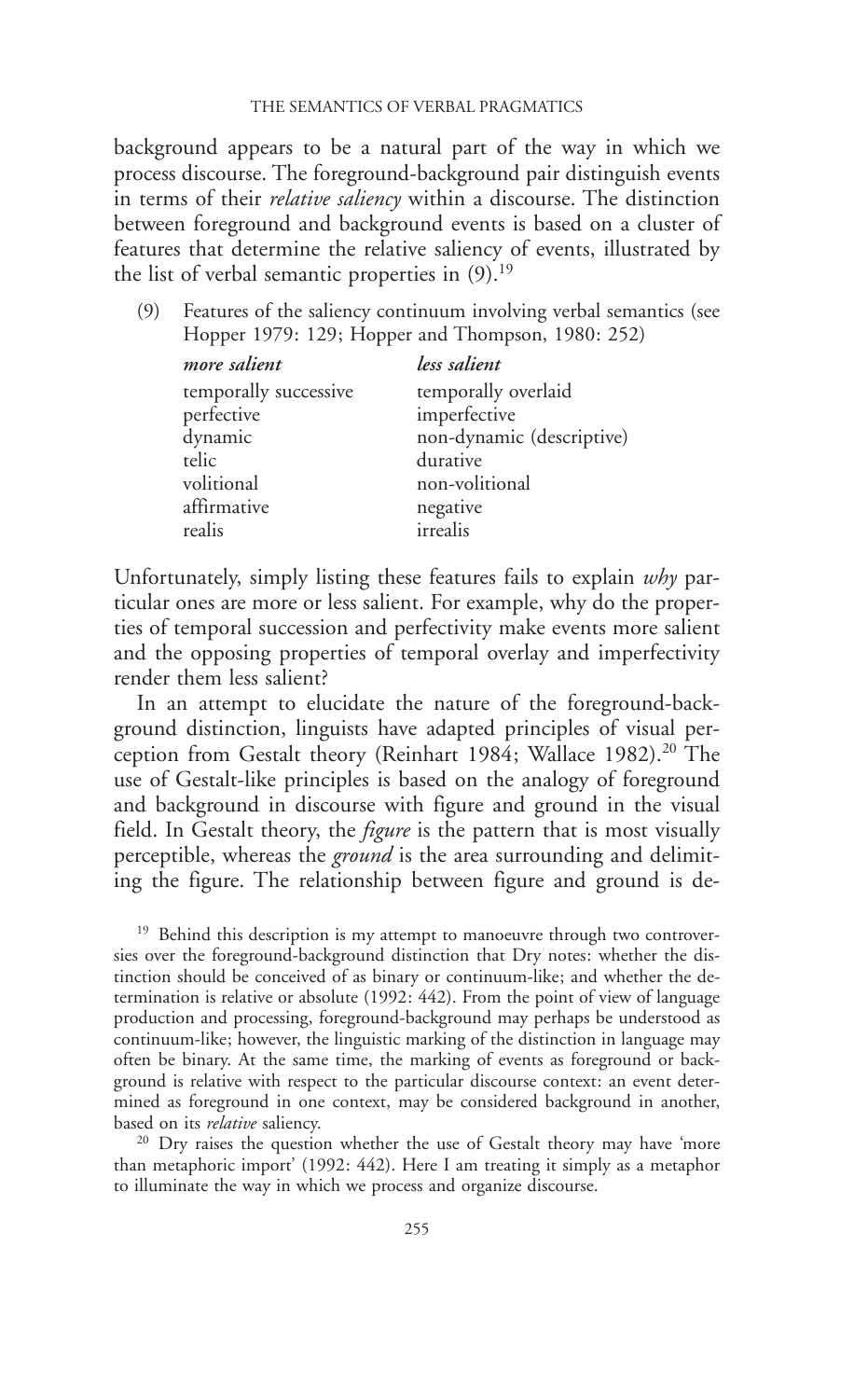scribed as one of dependency: the figure depends upon the ground to give it its perceived shape.<sup>21</sup> This dependency relationship is illustrated by the figures in below (10), in which the perception of the figure as either a square or a diamond is dependent upon the orientation of its rectangular ground.

(10) Diamond figure (adapted from Square figure (adapted from Koffka 1935: 185; see Reinhart Koffka 1935: 185; see Reinhart 1984: 789) 1984: 789)



The analogy with foreground and background in discourse is apparent: the dependency relationship explains why it is inaccurate to speak of the foreground as the 'gist' of a discourse, since our perception of the relatively salient foreground is dependent upon our perception of the other parts of the discourse as less salient background material.<sup>22</sup>

With respect specifically to the saliency features of verbal semantics, there are two Gestalt principles that have been adapted to explain the foreground-background phenomenon. The first is the *law* of good continuation, which asserts that shapes with continuous lines are more easily perceived, or will appear as the figure, than shapes with broken lines (Koffka 1935: 151–3). Thus, in figure (11a) we

 $21$  This dependency relationship is discussed in terms of the principles of 'onesided contour' and 'functional dependancy' by Koffka (1935: 181, 184).

<sup>22</sup> The idea of the foreground as the 'gist' of a discourse has more affinities with literary approaches to foreground than the present linguistic approach (see Dry 1992: 438–41).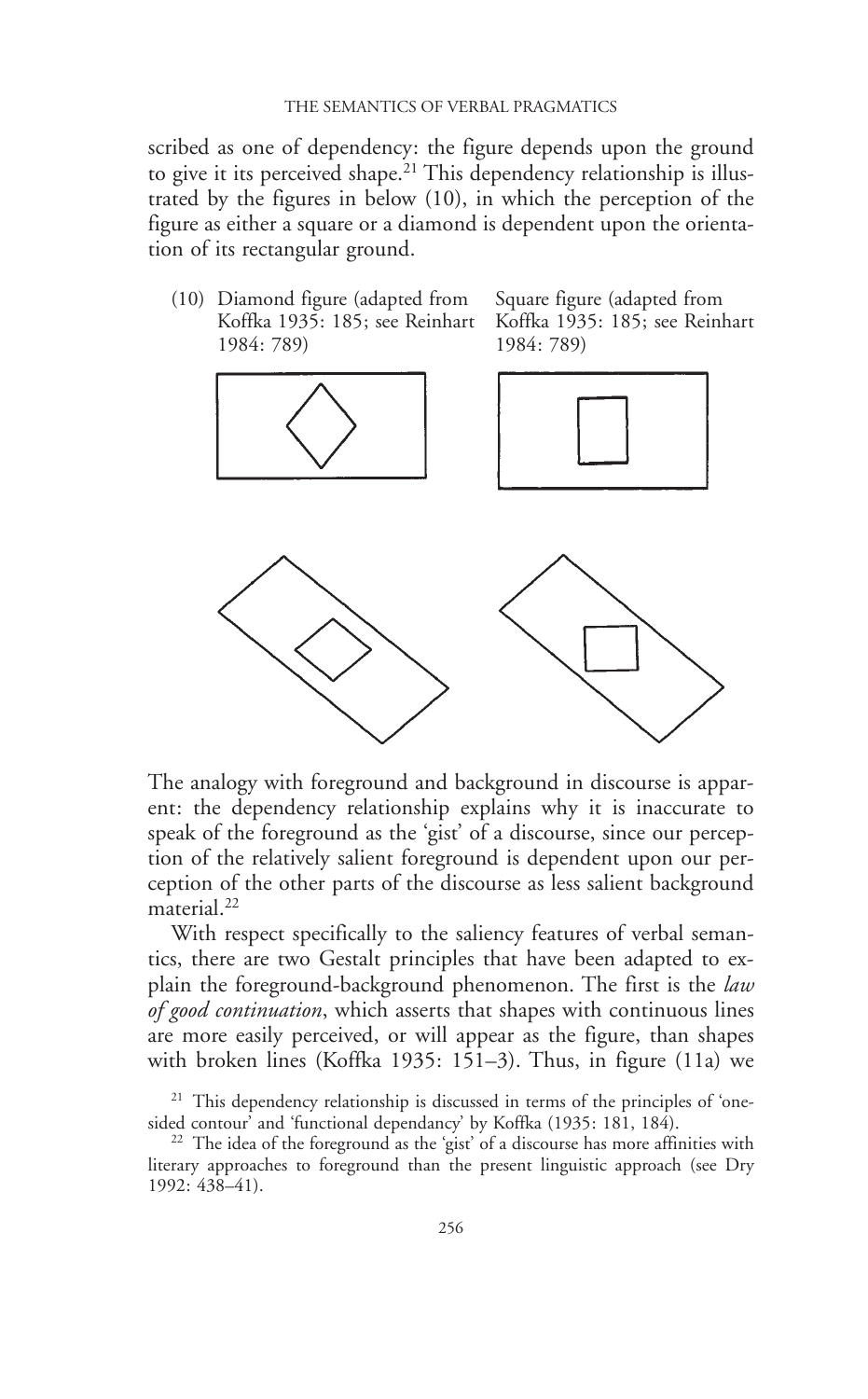perceive a square wave and a sine wave rather than the series of closed shapes marked in black in (11b). This principle explains why, in the linguistic realm, temporally successive events in continuous sequence are perceived as more salient.<sup>23</sup>

(11) Law of good continuation (adapted from Reinhart 1984: 803)



The second principle is *closure*. It states that enclosed areas in the visual field are more easily perceived than those that are not enclosed. To illustrate, we most readily perceive the figure in (12a) as three pairs of lines with an extra line to the right. However, the perception of figure and ground is reversed when the straight lines are replaced with enclosing brackets, as in (12b). Analogously, in discourse bounded events are more salient than unbounded ones.

(12) Principle of closure (adapted from Koffka 1935: 164, 168; Reinhart 1984: 804, 805)

a. 
$$
\parallel \parallel \parallel
$$
 | b.  $\parallel \parallel$  |

The relatively high saliency of bounded, temporally successive events accounts for the strong correlation between temporal succession and foreground in narrative discourse; however, despite the frequent correlation between these two parameters, they are nevertheless distinct concepts, as demonstrated by the preceding discussion. Temporal succession is a semantic property of clauses, whereas foreground is a psycholinguistic feature of our production and perception of discourse.

## 3. Waw-Prefixed Forms

#### 3.1 Wayyiqtol and Temporal Succession

Based on the preceding discussion of temporal succession, it is inherently unlikely and theoretically problematic to claim that the verbal conjugation *wayyiqtol* itself marks temporal succession. However, it is still an open question as to why there is such a strong correlation between *wayyiqtol* and temporally successive narrative discourse and

<sup>&</sup>lt;sup>23</sup> Reinhart (1984: 801) actually makes a stronger claim based on this principle, that *only* temporally successive events are candidates for foreground  $-$  a claim that I take issue with in 3.1 below.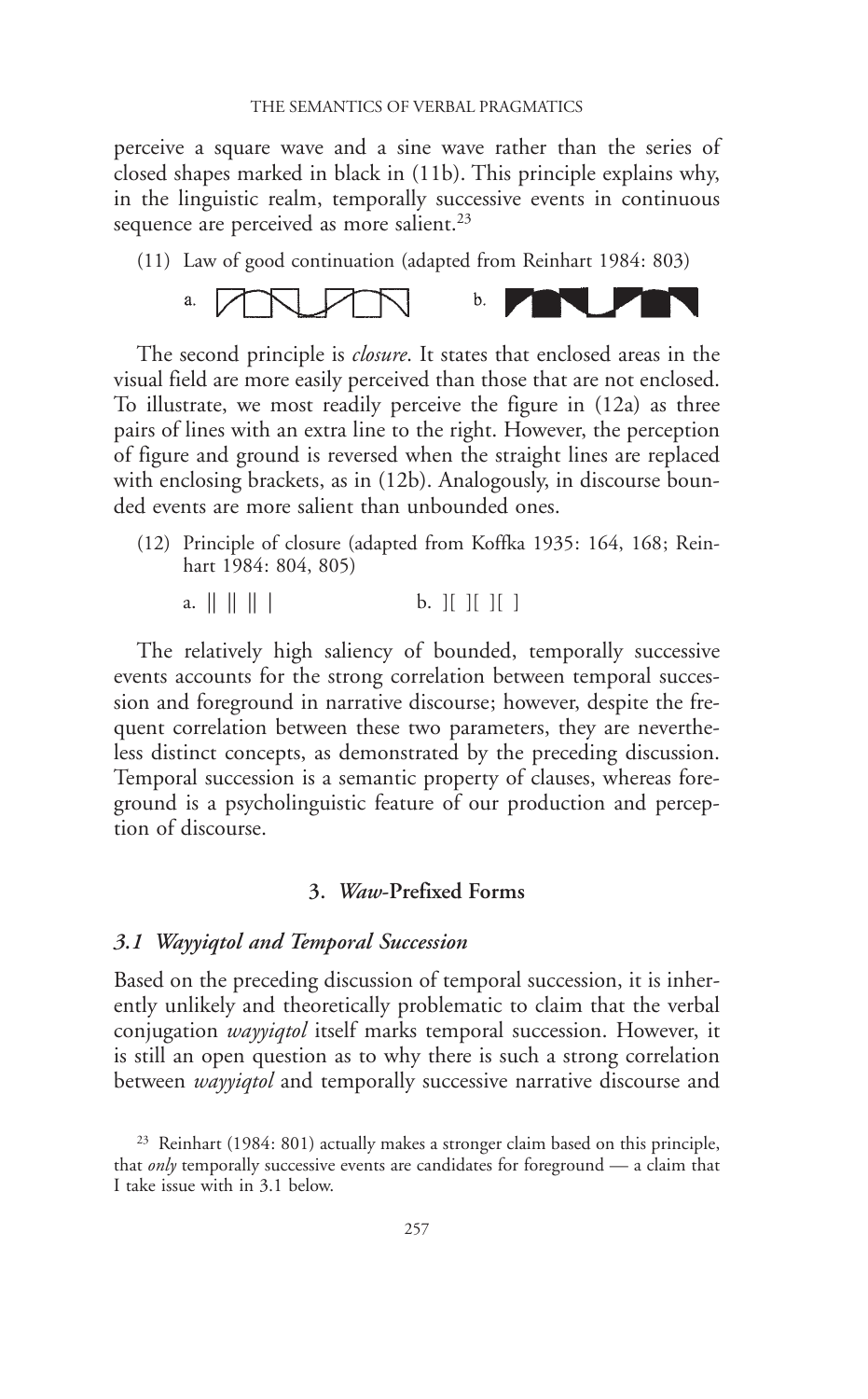whether it is a complete correlation. Addressing these issues will strengthen the theoretical argument already presented against the claim that *wayyiqtol* marks temporal succession.

The answer to these discourse questions, as with the explanation of temporal succession generally, lies in semantics. The theory is now widely accepted that *wayyiqtol* developed from a Canaanite *\*yaqtul* conjugation. The label 'prefixed preterite' for this Canaanite form, which has persisted from early twentieth-century comparative studies (e.g., Bauer 1910; Driver 1936; Greenstein 1988), betrays a popular understanding that *wayyiqtol* developed from a past tense verb. Based on cross-linguistic patterns with respect to the interaction of past tense and perfective verbs with stative predicates, it is clear that Biblical Hebrew wayyiqtol preserves the past tense value of its antecedent form \*yaqtul (Bybee, Perkins, and Pagliuca 1992: 95; Cook 2001: 128–31). As a past tense verb, wayyiqtol defaults for perfective aspect in narrative discourse, just as the English Simple Past does (see Fleischman 1990: 101). Thus the form may semantically contribute to temporally successive expressions, in part explaining their frequent correlation.

However, to further avoid the temptation of claiming that this correlation is causal, notice that there are numerous counter-examples where the correlation between *wayyiqtol* and temporal succession does not hold. From one direction, there are examples like the one in which *qatal* appears in temporally successive statements.

(13) Qatal expressing temporally successive events (see also Gen. 18:7; 30:8; 2 Kgs 18:4)

wayyiwwālēd lahănôk 'et-ʿîrād w<sup>e</sup>ʿîrād **yālad '**et-m<sup>e</sup>hûyā'ēl ûm<sup>e</sup>hûyā'ēl yālad 'et-m<sup>e</sup>tûšā'ēl ûm<sup>e</sup>tûšā'ēl <mark>yālad '</mark>et-lāmek

'And Irad was born to Enoch, and Irad begot Mehujael, and Mahujael begot Methusael, and Methusael begot Lamech.' (Gen. 4:18)

Such examples render temporal succession meaningless both as a semantic and as a discourse parameter for distinguishing between *way*yiqtol and qatal.

From the other direction, there are numerous examples of way*yiqtol* in temporally overlaid expressions. The examples, which are of two types, consist first of those that feature *wayyiqtol* with a simple past meaning in a variety of temporally overlaid expressions, as illustrated by the examples in  $(14).^{24}$ 

<sup>24</sup> For another classification of overlap in Biblical Hebrew narrative see Talmon 1978. For other similar examples, see Heimerdinger 1999: 85–93.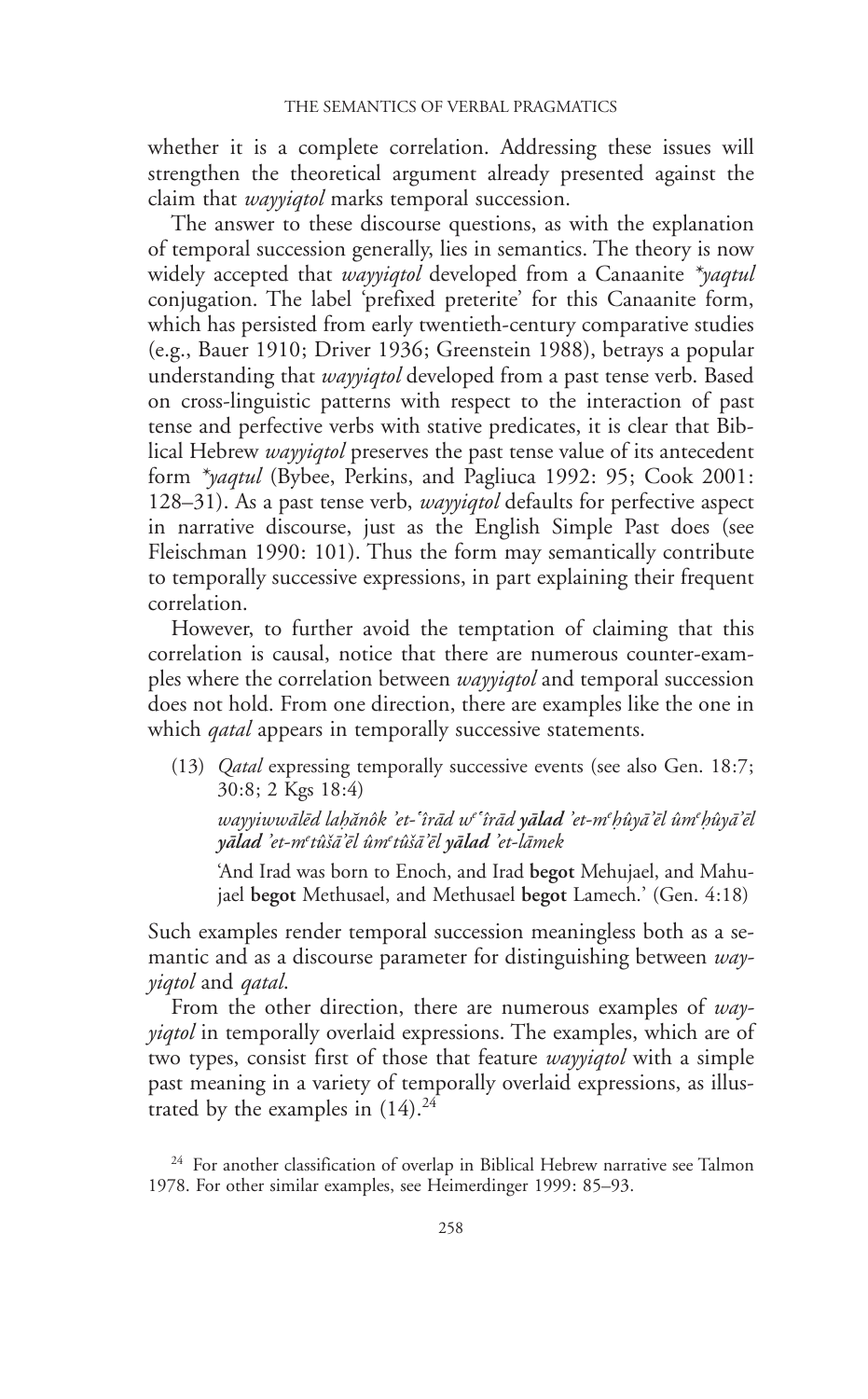#### (14) Types of temporal overlay featuring wayyiqtol

a. Temporally included subevents (see also Josh. 2:23)

wayyēṣ<sup>e</sup>'û 'anšê hā<sup>c</sup>îr **wayyillāḥămû** 'et-yô'āb **wayyippōl** minhāʿām mēʿabdê dāwid wayyāmot gam 'ûrîyyâ haḥittî

'And the men of the city came out and fought with Joab and some of the people of the servants of David fell and also Uriah the Hittite died.' (2 Sam. 11:17)

b. Coincidental temporal overlay (see also Josh. 2.:15–16; 8:3–4; cf. Exod. 24.13–14)

wayyišlaḥ 'ōtām mōšeh lātûr 'et-'ereṣ k<sup>e</sup>nāʿan <mark>wayyō'mer</mark> 'ălēhem {alû zeh bannegeb wa{alitem 'et-hahar

'And Moses sent them to spy out the land of Canaan and he instructed them, "Go up this (way) into the Negev and go up into the hill country."' (Num. 13:17)

c. Simultaneous temporal overlay wayaʿăqōb nātan l<sup>e</sup>ʿēśāw leḥem ûn<sup>e</sup>zîd ʿădāšîm **wayyōʾkal wayyēšt** wayyaqom wayyelak 'And Jacob gave Esau bread and lentil stew and he ate and he

drank and he rose and he left.' (Gen. 25:34)

d. Verbal hendiadys in direct speech frame waydabbēr 'ĕlōhîm 'el-mošeh wayyō'mer 'ēlāyw 'ănî yhwh 'And God spoke to Moses and said to him, "I am Yhwh."' (Exod. 6:2)

The passage in (14a) features *temporally included subevents*, all expressed with *wayyiqtols*: Uriah's *death* is a subevent of the *fall* of some of the servants of David, which is itself a subevent of the activity [fight], which is only implicitly bound by the default perfective aspect of *wayyiqtol*.<sup>25</sup> In (14b) Moses' commissioning entails two coincidental activities — sending the spies and instructing them; a strict temporally successive interpretation of the *wayyiqtols* does not make sense — he did not *first* send them and then *instruct* them. Only slightly different is (14c), in which the activities of Esau's eating and drinking are simultaneous: presumably he would have alternated his eating and drinking as opposed to eating all his bread *then* drinking all his soup.26 Notice the contrast with the temporally successive se-

<sup>&</sup>lt;sup>25</sup> Dowty has pointed out that this sort of overlap is also common with accomplishments, which always allow the inference of 'temporally included subevents' (1986: 43; see ter Meulen 1995), as illustrated in the following example in which [select], [draw], and [buy] are subevents of [build]: *Bill built a house. He selected the* site, drew up the plans, and bought the supplies.

<sup>&</sup>lt;sup>26</sup> One of the attendees where I first gave this paper brought to my attention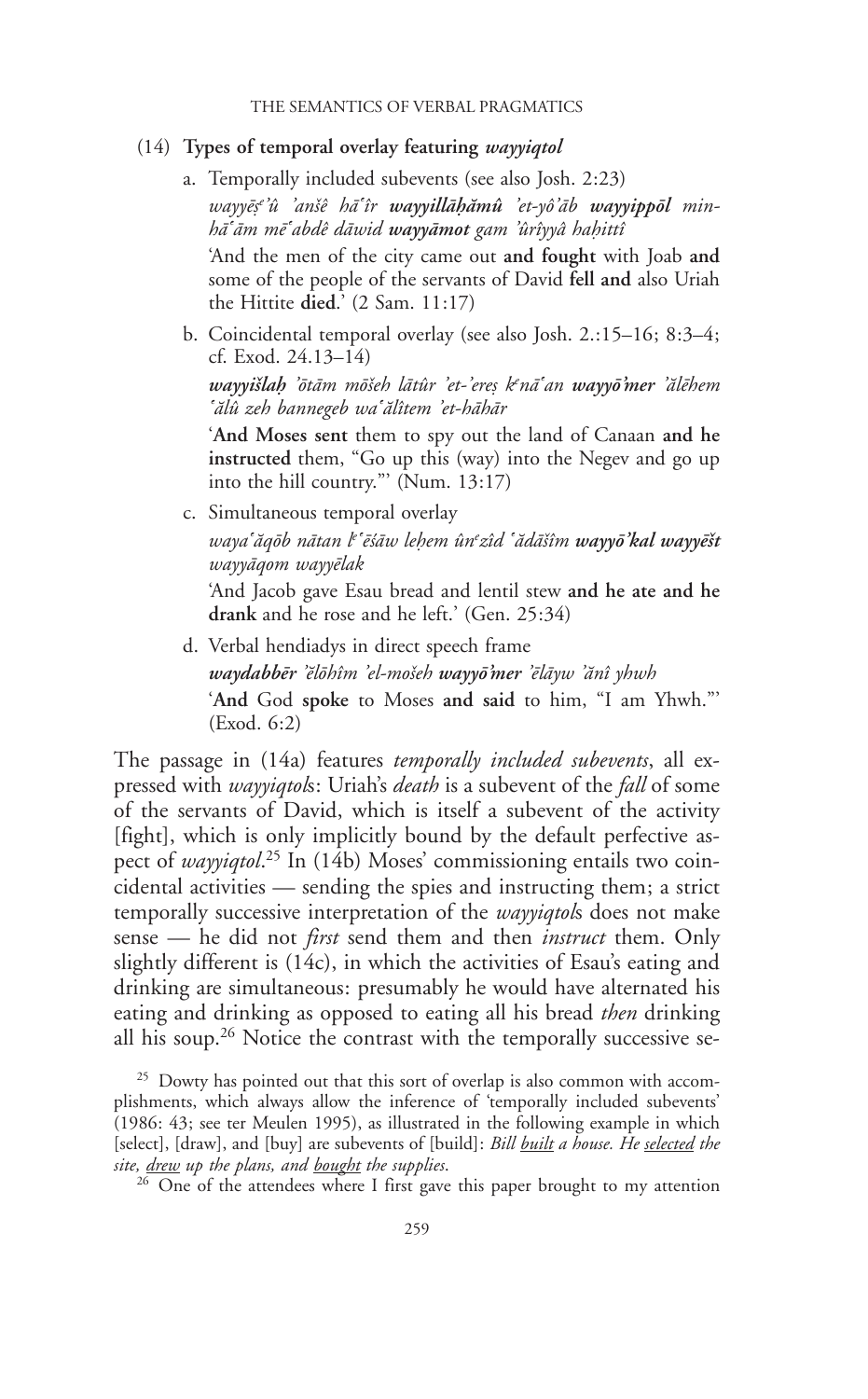quence *and he rose and he left* immediately following in the passage. Finally, (14d) illustrates verbal hendiadys, in which both activity verbs refer to the same event.

In the second type of temporal overlay, wayyiqtol appears to have a past perfect meaning, as illustrated by the passages in (15).

- (15) Contexts that assign a past perfect sense to *wayyiqtol* 
	- a. Synchronized temporal overlay

Storyline 1: 'And when many days (passed) then the word of Yhwh came (*qatal*) to Elijah, in the third year (of the drought), saying, "Go present yourself to Ahab and I will send rain on face of the land." <sup>2</sup>And Elijah went (wayyiqtol) to present himself to Ahab.'

Storyline 2: 'Now the famine was severe (*qatal*) in Samaria. <sup>3</sup>And Ahab (had) summoned (wayyiqtol) Obadiah, who was in charge of the palace....<sup>5</sup>And Ahab (had) said (wayyiqtol) to Obadiah, "Go through the land to all the springs of water and to all the wadis; perhaps we will find grass and keep the horses and mules alive, and we will not have to destroy some of the animals." …'

Convergence: 'And while Obadiah was on (his) way Elijah met him'. (1 Kgs 18:1–3, 5, 7a)

b. Flashback storyline

'So Joash lay down (wayyiqtol) with his fathers, and Jeroboam sat (qatal) upon his throne; and Joash was buried (wayyiqtol) in Samaria with the kings of Israel. <sup>14</sup>Now Elisha had become sick (*qatal*) with the illness of which he would die, and King Joash of Israel had gone/went down (wayyiqtol) to him, and (had) wept (wayyiqtol) before him,...' (2 Kgs 13:13–20)

c. Interrupted storyline

'And the battle increased (wayyiqtol) that day and the king was (qatal) propped up (participle) in the chariot opposite Aram, and he died (wayyiqtol) and the blood of the wound poured (*wayyiqtol*) into the bottom of the chariot. <sup>36</sup>And the cry passed through (*wayyiqtol*) the camp when the sun went (down) saying, "Each man to his city and each man to his country!" 37And the king (had) died (wayyiqtol) and he came (wayyiqtol) to Samaria and they buried (wayyiqtol) the king in Samaria.' (1 Kgs 22:35–7)

that certain cultures have the custom of eating and drinking in strict sequence. However, I am not aware of any evidence that this was the custom in ancient Canaan (the narrative setting) or at any time in the later history of the land (the author's setting).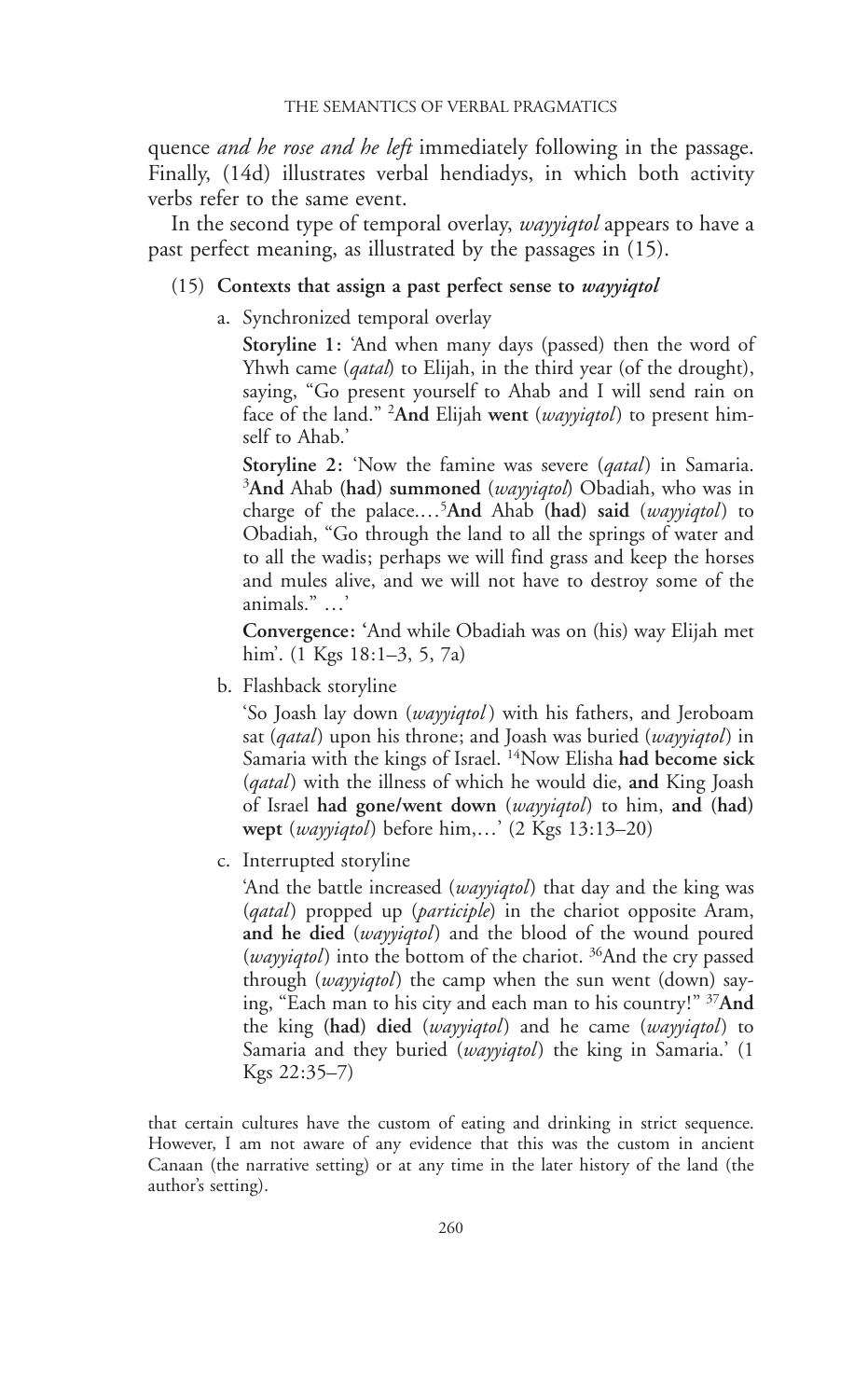In (15a), the narrator reports Elijah's and Obadiah's commissionings alternately in order to portray them as happening simultaneously. These two narrative threads then converge when the two meet along the road, as narrated in verse 7. The excerpt in (15b) is from a lengthy flashback storyline that extends for eight verses. The flashback is narrated with a string of *wayyiqtols*, headed by the past perfect *qatal halâ*, 'had become sick', in verse 14, a fairly frequent pattern in Biblical Hebrew narrative (see Baker 1973: 23–53; Joüon 1993: 391; Waltke and O'Connor 1990: 556). Finally, in the passage in (15c), the death of king Ahab in battle is initially reported in verse 35. However, it is re-reported in verse 37 after the account of the outcome of the battle is given in verse 36. Through this technique, the narrator picks up the interrupted story line by reasserting the last reported event in it (see Buth 1994). In all of these examples and others like them, the past perfect meaning for *wayyiqtol* is *con*textual rather than semantic, evident in the fact that a past perfect translation of *wayyiqtol* in these instances is optional (as noted in the translations of the examples above).

Thus, from a theoretical standpoint, temporal succession is not a semantic feature of *wayyiqtol*. And based on an analysis of the Biblical Hebrew data, even a discourse correlation between *wayyiqtol* and temporal succession is not fully accurate; there are numerous exceptions to the rule.

## 3.2 Wayyiqtol and Foreground

The correlation between *wayyiqtol* and foreground fairs much better than the case for temporal succession discussed above. Many languages in the world feature a *narrative verb* or tense, which is employed in narrative discourse to express the basic story line or foreground (see Longacre 1990: 109). Within Biblical Hebrew narrative discourse there is overwhelming data to support the assertion that wayyiqtol is a narrative verb in this sense. In other words, wayyiqtol is the default verb in narrative discourse, and as such presents (i.e., marks) foregrounded events.27

<sup>27</sup> Heimerdinger is the only scholar I have found who takes issue with this view that *wayyiqtol* foregrounds events in Biblical Hebrew narrative. His dissension, however, is based on a different understanding of foregrounding from the one proposed here. Heimerdinger defines foreground based on Grice's maxims of conversation (i.e., quantity, quality, relation, and manner; see Levinson 1983: 97–166): the speaker or writer throws certain events into relief when their inclusion in the discourse violates one of the maxims of conversation (1990: 223–5). In Heimerdinger's words, 'Foregrounding in Old Hebrew narratives could be described as spe-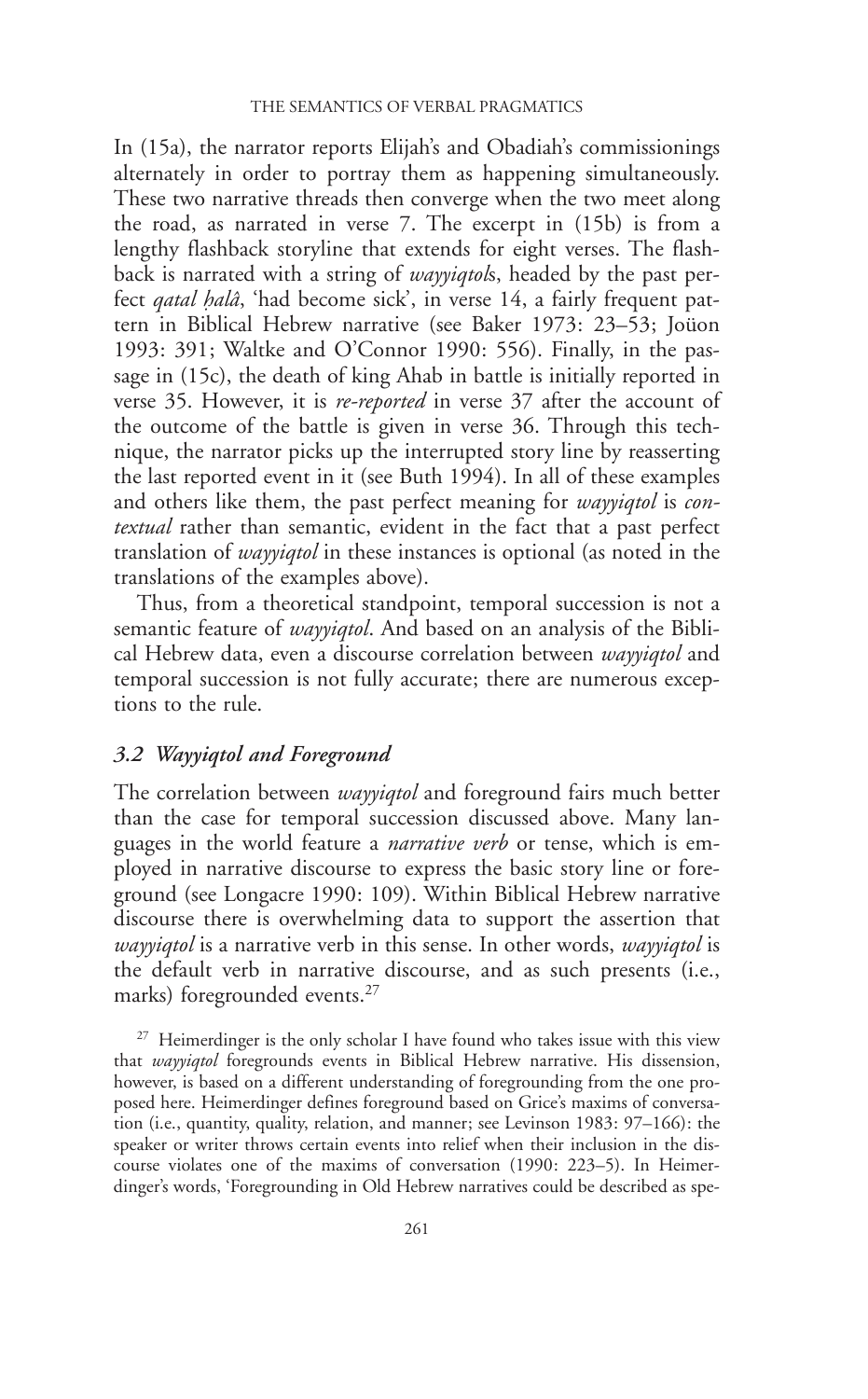Recognition of *wayyiqtol* as discourse-pragmatically marked for foreground is exegetically significant when it occurs in contexts where we would more naturally expect a background construction to be employed, as in the account of Jacob's marriage to Laban's daughters. The relevant verses are given in (16).

(16) a. wayhî ba $\epsilon$ ereb wayyiqqah 'et-le'â bittô wayyabe' 'otah 'elayw wayyābō' 'eleyhā <sup>24</sup>**wayyittēn** lābān lāh 'et-zilpâ šipḥātô l<sup>e</sup>lē'â bittô šiphâ <sup>25</sup>wayhî babbōqer w<sup>e</sup>hinnēh-hî' lē'â

> 'And when it was evening he took Leah, his daughter and brought her to him and he went in to her. 24And Laban gave Zilpah, his maidservant, to her to be a maid for Leah his daughter. 25And when it was morning, behold, it was Leah.' (Gen. 29:23–25a)

b. wayyaʿaś yaʿăqōb kēn waymallē' š<sup>e</sup>bu<sup>a</sup>ʿ zō't wayyitten-lô 'et-raḥēl bittô lô l<sup>e</sup>'iššâ <sup>29</sup>wayyittēn lābān l<sup>e</sup>rāḥēl bittô 'et-bilhâ šipḥātô lāh l`šiphâ <sup>30</sup>wayyābō' gam 'el-raḥēl wayye'ĕhab gam-'et-rāḥēl millē'â 'And Jacob did so and he fulfilled this seven years and he gave to him Rachel, his daughter, for a wife. 29And Laban gave to Rachel, his daughter, Bilhah his maid to be a maid for her. 30And he came in to Rachel also and he loved Rachel more than Leah.' (Gen. 29:28–30a)

In each of these excerpts the use of wayyitten to report Laban's gift of a maidservant seems out of place; we may justifiably expect a background construction using *qatal*, such as *w<sup>e</sup>lābān nātan*. Thus, this departure is exegetically significant: by using *wayyiqtol* forms, and intentionally interrupting the reports of the two sisters' marriages to Jacob, the narrator highlights and foreshadows the role of the maidservants as surrogate mothers in the sororial feud between Leah and Rachel.

Another example of the narrator capitalizing on the unexpected use of foreground *wayyiqtol* is found in (17).

(17) 14bAnd he stayed with him a month. 15And Laban said to Jacob, 'Because you are my kin should you therefore serve me without

cial salience. In the development of a story, there are special events which are more arresting than others, because they happen "out-of-the-blue"' (1999: 240). By contrast, I am understanding foreground as the default (or unmarked) mode of recounting events in narrative, often marked (as in Biblical Hebrew) by means of a dominant *narrative verb*; background is marked by departures from the default mode of narration. Within the dominant foreground, events may nevertheless be determined to be more or less important to the development of the theme, as Heimerdinger observes in his criticism of Longacre (1999: 76–80); but this is a different (literary) matter.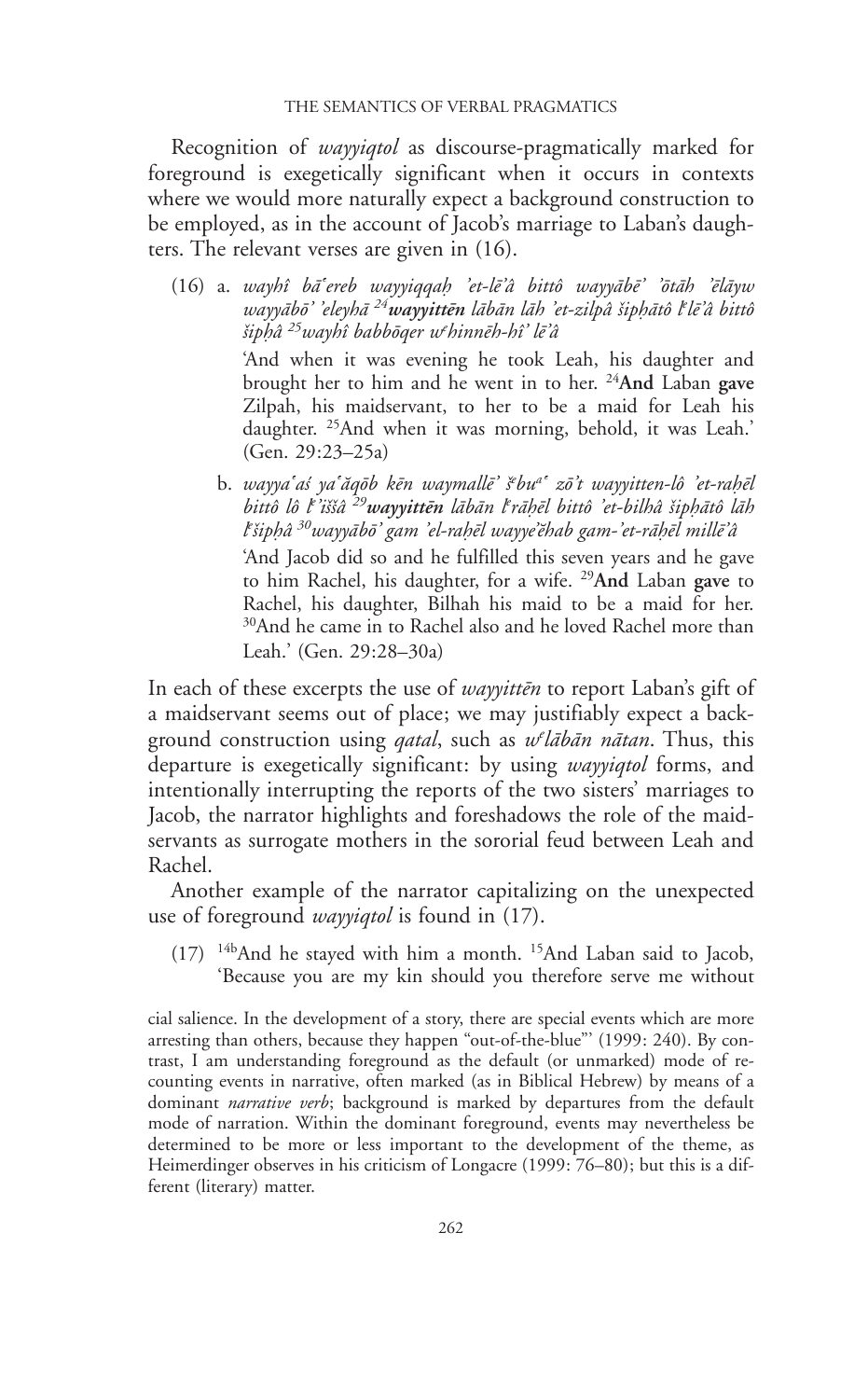compensation? Tell me what your wage should be?' <sup>16</sup>Now Laban had two daughters. The name of the older was Leah and the name of the younger was Rachel. 17And the eyes of Leah were soft/weak, but Rachel was lovely and beautiful. 18[Now Jacob loved Rachel, and he said, 'I will serve you seven years for Rachel your youngest daughter.'] (Gen. 29:14b–18)

**wayye'ehab** yaʿaqōb 'et- rāḥēl wayyō'mer 'eʿĕbadkā šébaʿ šānîm b<sup>e</sup>rāḥel bitt<sup>e</sup>kā haqq<sup>e</sup>ṭannâ

'Now Jacob loved Rachel, and he said, "I will serve you seven years for Rachel your youngest daughter."' (Gen. 29:18)

An interpretation of *wayye'ehab* as temporally successive—then *Jacob* fell in love with Rachel—is clearly strained; it is unlikely that Jacob suddenly began to have feelings for Rachel during his conversation with Laban (cf. Hatav 1989: 496). Instead, one may justifiably expect a background construction such as  $ya^2aq\bar{b}b^2\bar{a}hab^2et-r\bar{a}h\bar{e}l$  in this context (cf. Gen. 37:3). This has prompted several translations to render wayye'ehab with an English past perfect (e.g., REB, NAB). However, a past perfect rendering obscures the narrator's exploitation of the narrative verb in this unexpected context to highlight the motivating factor of Jacob's love for Rachel in his service to Laban.

Although the narrative verb *wayyiqtol* consistently marks foregrounded events, it does not automatically follow that every other verb form is limited to backgrounded events (cf. Longacre 1989: 65). Notably, wayyiqtol and qatal often appear together expressing simultaneous foregrounded events, as illustrated in (18) (e.g., Gen. 45:14; Exod. 17:10; Judg. 1:25).28

(18) way<sup>e</sup>hî miqqēs yāmîm wayyābē' qayin mipp<sup>e</sup>rî hā'ădāmâ minhâ layhwh w<sup>e</sup>hebel **hēbî'** gam-hû' mibb<sup>e</sup>kōrôt ṣō'nô ûmēḥelbēhen 'And it happened that after some days Cain brought some of the produce of the ground as a gift to Yhwh, and Abel also brought some of the firstborns of his flock and some of their fat.' (Gen. 4:3–4)

It seems clearly counterintuitive to interpret Cain's offering as foreground and Abel's as background (cf. Reinhart 1984: 794–5). Rather, both wayyabe' and hebî' express foregrounded events that are equally highly salient to the narrative. The motivation for this construction may have to do with avoiding an implicitly bound interpre-

<sup>&</sup>lt;sup>28</sup> For other examples of *qatal* expressing foreground events, see Heimerdinger 1999: 93–8.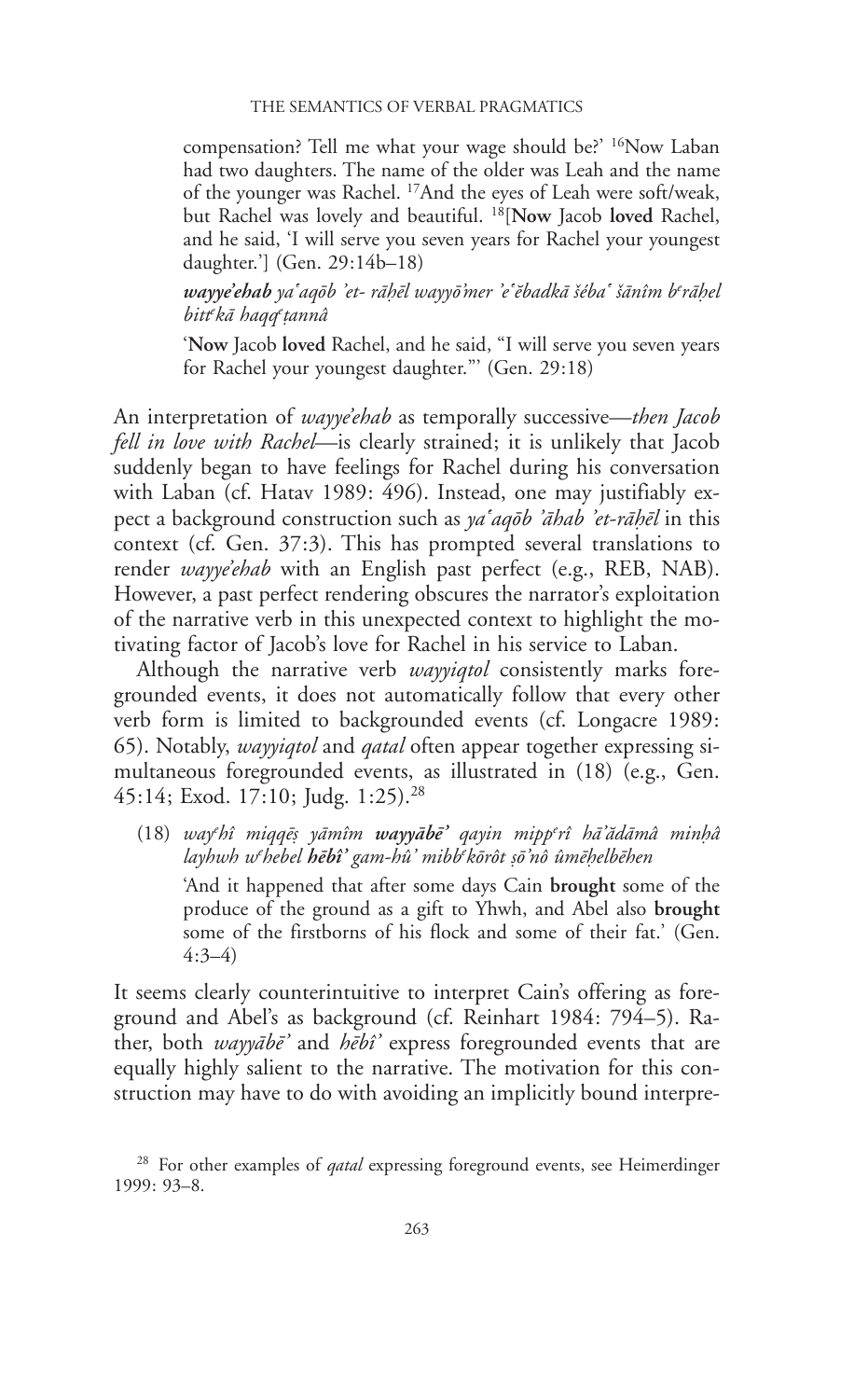tation (temporally successive) of the activity verb [bring] expressed by narrative wayyiqtol.<sup>29</sup>

## 3.3 Conclusion (Wayyiqtol)

To conclude this discussion of *wayyiqtol*, there is neither a semantic marking nor a complete discourse correlation between the form and temporal succession. The nevertheless high degree of coincidence between *wayyiqtol* and temporal succession is explained first of all by the semantics of *wayyiqtol*; namely, its default perfective aspect regularly contributes to the expression temporal succession. Secondly, because *wayyiqtol* is a narrative verb, its employment implies the *ordo naturalis* characteristic of narration, thus implicating a temporally successive interpretation.

By contrast, foregrounding is a discourse-pragmatic feature of way*yiqtol*; the form is the narrative verb in Biblical Hebrew, used regularly to express foregrounded events in narrative discourse. Nevertheless, Biblical Hebrew does not employ *wayyiqtol* exclusively to express foreground, and neither are departures from the *wayyiqtol* in narrative always to be construed as marking background information. Rather, such deviations from *wayyiqtol* (mostly with perfective *qatal*) may be motivated by any number of factors (or a combination of them), including word order (e.g., fronting in Gen. 18:7; 25:6), avoidance of a temporally successive interpretation (e.g., Gen. 37:3, 11), marking of a new discourse section (e.g., Gen. 4:1; 39:1), and signalling of backgrounded information (usually with a perfect or pluperfect *qatal*) (e.g., Gen.  $14:3-4$ ).

## 3.4 Weqatal

Wegatal is viewed by Longacre as the analogical counterpart to *wayyiqtol* within non-narrative discourse  $(1992: 181).^{30}$  As in the case of *wayyiqtol*, a claim that *wegatal* marks temporal succession is ruled out on theoretical grounds. However, as with *wayyiqtol*, the se-

<sup>29</sup> Although perfective *qatal* could likewise yield a bounded interpretation, within Biblical Hebrew narrative, in which the ordo naturalis of temporal succession is generally associated with the default narrative verb, the employment of *qatal* instead of *wayyiqtol* usually implies a departure from strict temporal sequence — either a simultaneous event or a backgrounded event (mostly with a perfect or past perfect sense). Distinguishing whether a given instance of *qatal* is temporally successive or not within its context depends to some degree on which interpretation is the more plausible (see Comrie 1986: 17).

<sup>30</sup> This strong analogical view is not shared by all discourse theories (cf. Talstra 1992: 272; Niccacci 1990: 168).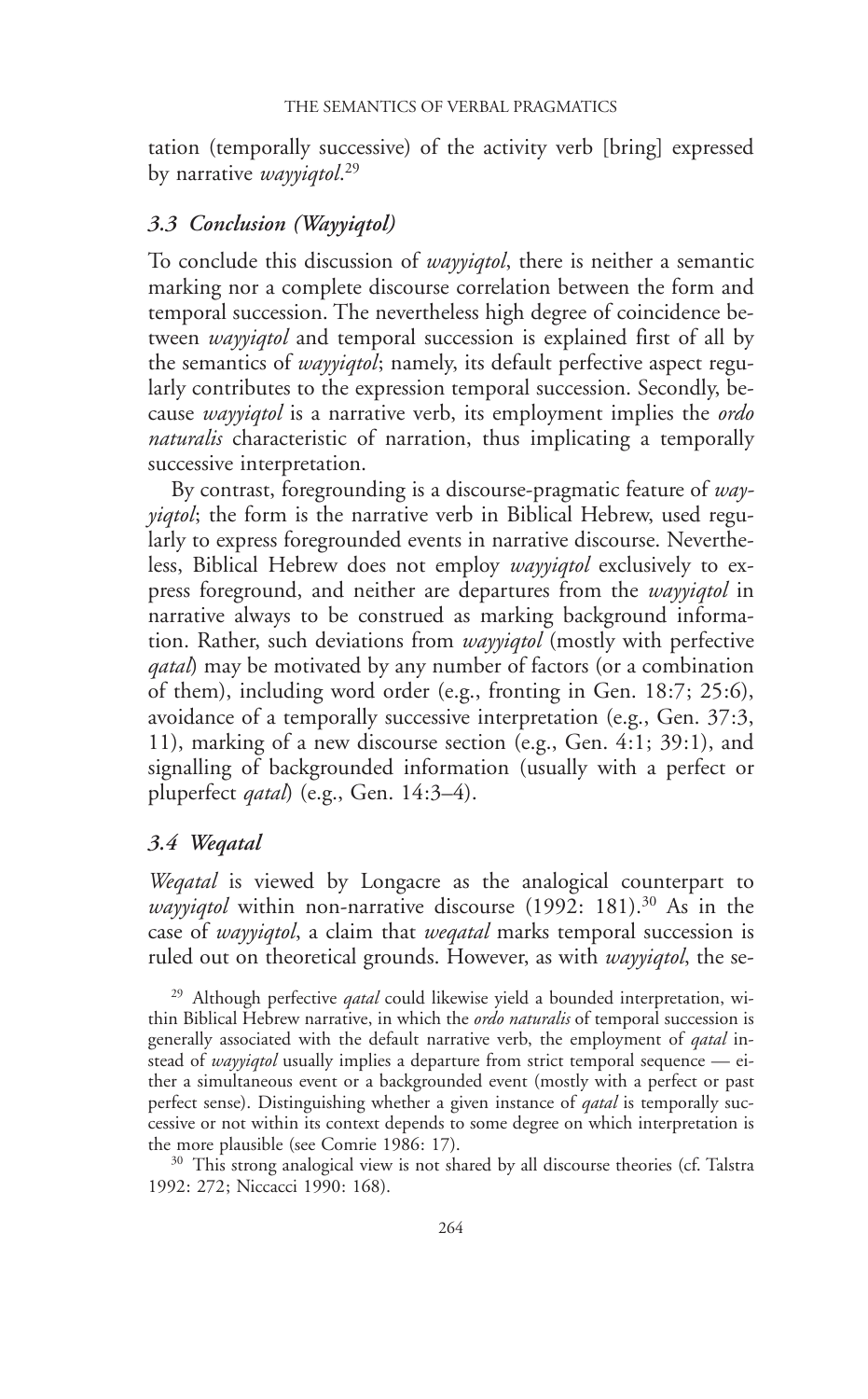mantics of *wegatal* are compatible with temporally successive expressions (see below). Further, the Biblical Hebrew data demonstrate that although weqatal regularly signals foreground in certain non-narrative discourses, any claim of marking must be very limited, since the form also regularly operates in background constructions.

Beyond this negative assessment, the variegated discourse role of wegatal may be elucidated by examining its semantic development. Unlike *wayyiqtol*, no convincing evidence has been produced that *wegatal* derives from an independent conjugation; its origin is found in perfective *qatal*. The long-held view that the form is distinguished from *gatal* by word stress is made problematic by the findings in two articles from the mid-1980s by E.J. Revell (1984, 1985). Rather, the distinction between the two forms is syntactic: *wegatal* always appears with verb-subject word order. Several scholars have noted a parallel between the word order of *weqatal* and modal clauses in Biblical Hebrew, which are also verb-subject order (Rosén 1969; Revell 1989; DeCaen 1995; Shulman 1996). The evidence compiled by these scholars supports the view that word order is grammatically relevant in Biblical Hebrew: it distinguishes between modal and indicative verbs. On this basis, *wegatal* can be identified as a modal verb form (Cook 2001: 134–5).31

Comparative evidence offers the beginnings of an explanation as to how the modal *wegatal* developed from perfective *qatal*: in other Semitic languages cognates of *qatal* function in conditional clauses with a similar non-past sense as Biblical Hebrew *weqatal*. This nonpast sense is actually a modal meaning that is derived from the modal context of the conditional construction (Peled 1992: 12). Thus, we may hypothesize that *wegatal* originated in conditional clauses, from which the acquired modal sense was transferred to other protasisapodosis constructions such as temporal and purpose clauses. From its frequent use in conditional law codes, weqatal also developed a deontic sense, which eventually became independent of its conditional context. Because of the close relationship between future tense and modality in English, the usual treatment of the form in terms of tense is tolerable. However, an accurate understanding of the form demands that we recognize the modal nuance in each occurrence of the form (see further Cook 2002: 223–32).

 $31$  Joosten (1992) and DeCaen (1995) also identify wegatal as modal; however, they do not posit the broader hypothesis developed by Holmstedt (2001; 2002: chaps 3–4) and Cook (2001: 134; 2002: 272–4), namely, that the indicative–nonindicative modal distinction throughout Biblical Hebrew is consistently marked by word order: subject-verb versus verb-subject.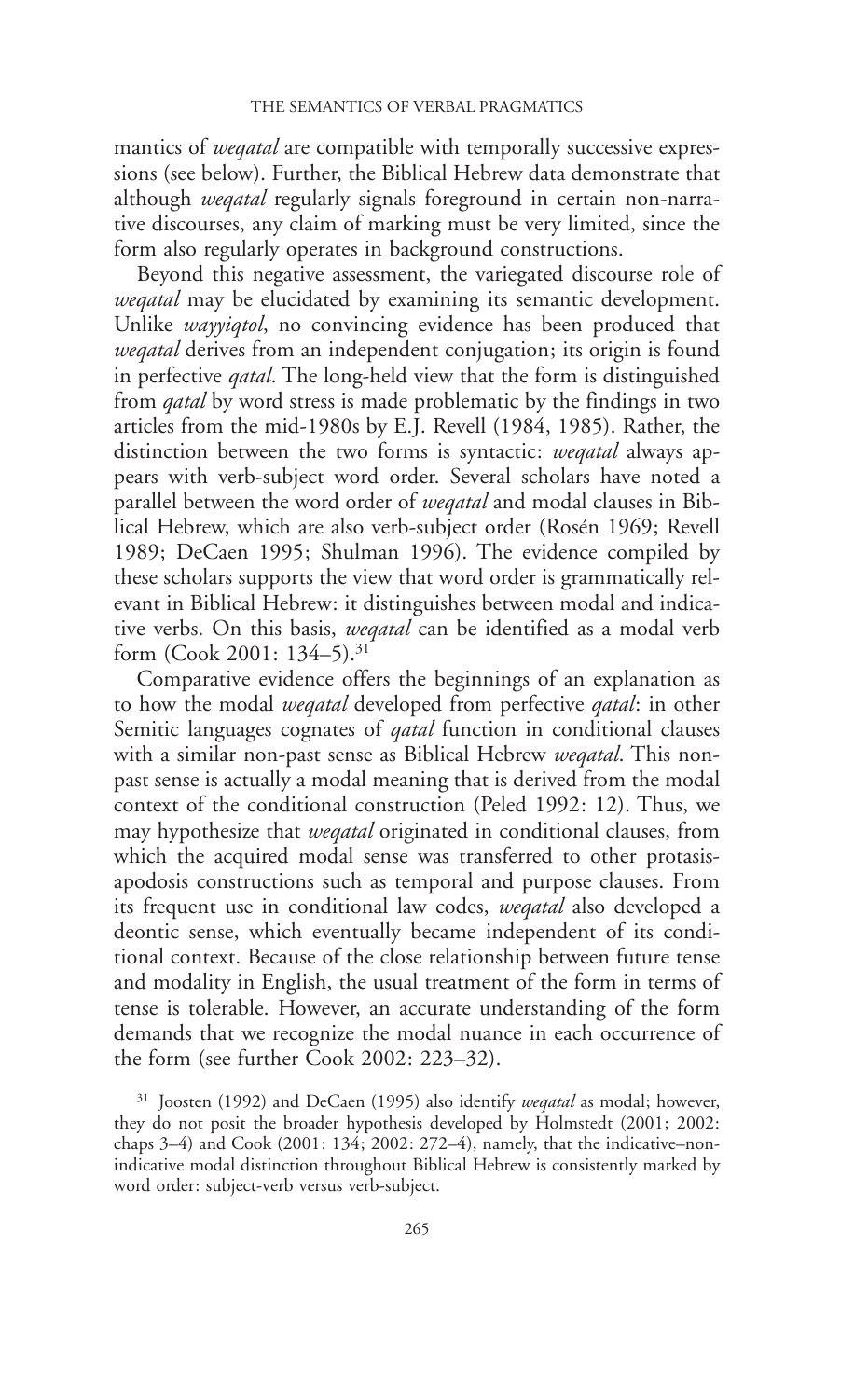Returning then to the issue of *wegatal*'s discourse role, we find that the form functions distinctively in each of the four non-narrative discourse types identified by Longacre. In *hortatory* discourse, in which imperatives and jussives dominate the foreground, wegatal mostly appears in backgrounded purpose or result clauses, as illustrated in (19) (Longacre 1989: 121).

(19) 'imrî-nā' 'ahotî 'ātt l'ma'an yîṭab-lî ba'ăbûrēk w'bāytâ napšî biglālēk 'Please say that you (are) my sister in order that it might go well for me on your account and my life might be spared because of you.' (Gen. 12:13)

In *predictive* discourse, which Longacre illustrates with the passage in (1994: 51), weqatal primarily functions as part of a lengthy temporal protasis-apodosis construction (see also 2 Sam. 7:11–17).

(20) Weqatal in predictive discourse

When you go (infinitive) today from me, (then) you will meet (wegatal) two men near the tomb of Rachel in the territory of Benjamin in Zelzah, and they will say (wegatal) to you, 'The donkeys that you went (*qatal*) to look for (infinitive) have been found (qatal), and behold, your father has abandoned (qatal) the matter of the donkeys and is anxious (*qatal*) for you saying, "What should I do (yiqtol) about my son?"' <sup>3</sup>And when you pass on (weqatal)<sup>32</sup> further from there, (then) you will come (wegatal) to the oak of Tabor and three men will meet you (wegatal) there, going up to God at Bethel, one carrying (participle) three kids, and one carrying (participle) three loaves of bread, and one carrying (participle) a skin of wine.  $4$ And they will greet (wegatal) you and give (wegatal) you two (loaves) of bread and you should take (wegatal) (them) from their hand. 5After that you will come (yiqtol) to Gibat-elohim, where the Philistine garrison is. And when you come (infinitive) there to the city (then) you will meet (wegatal) a band of prophets coming down (participle) from the high place, with harp, tambourine, and flute, and lyre before them, and prophesying (participle). <sup>6</sup>And the spirit of Yhwh will rush (weqatal) upon you so that you will prophesy (wegatal) with them so that you are changed (wegatal) into a different person. (1 Sam. 10:2–6)

Although *wegatal* in the apodosis expresses foregrounded, temporally successive events, the form is not restricted with respect to either of

 $32$  It seems preferable to interpret this *wegatal* as beginning a new protasis after the interruption of the apodosis with direct speech; however, interpreting it as beginning a new protasis or continuing the apodosis does not affect the argument made here.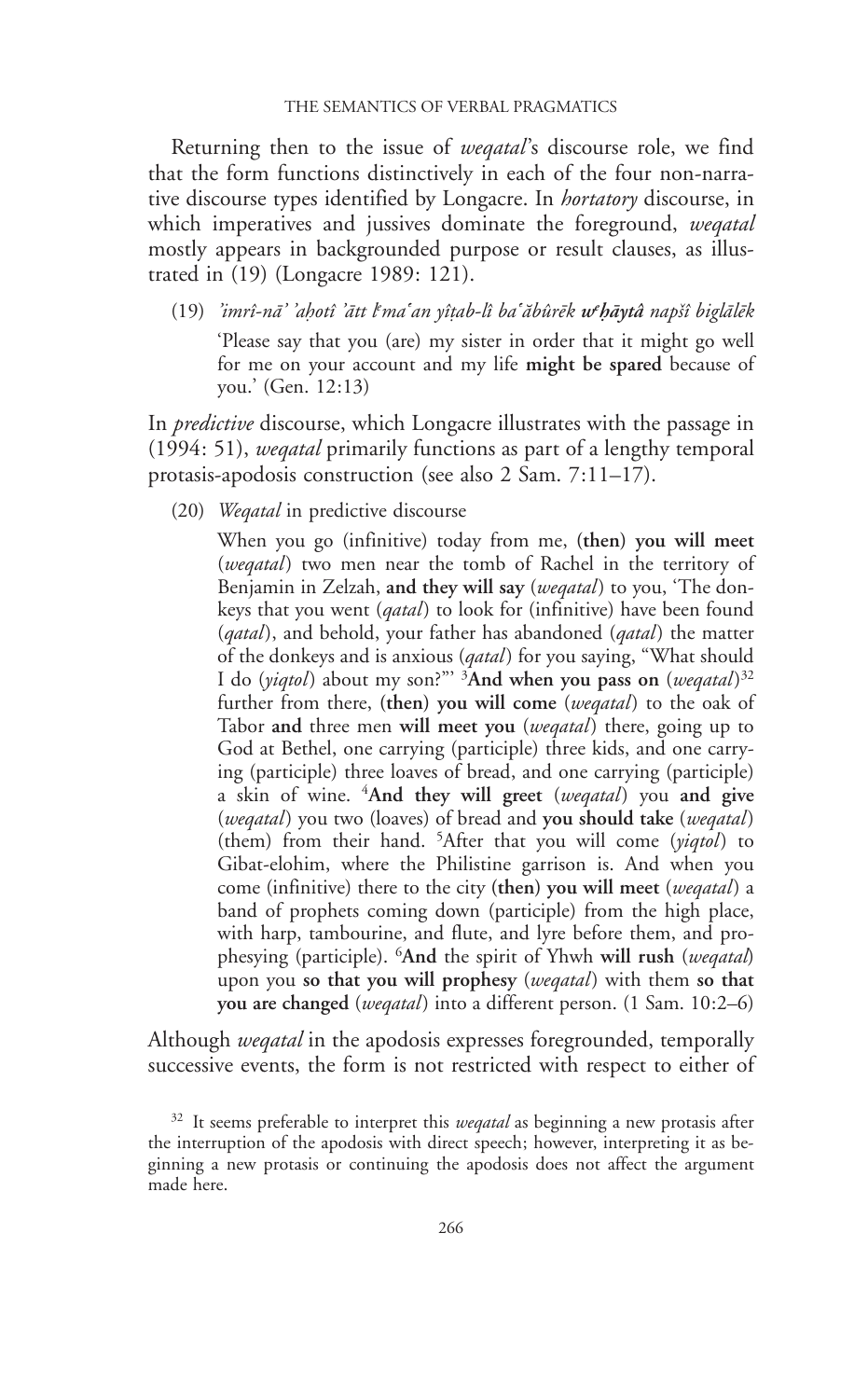these values, as its deontic use in verse 4 and its appearance in the two backgrounded result clauses in verse 6 shows. It is problematic, therefore, to claim that *wegatal* marks temporal succession or foreground in predictive discourse, although there is some degree correlation between *wegatal* and foreground.

By comparison, a greater correlation between weqatal and foreground as well as temporal succession is found in both procedural and instructional discourse. Longacre identifies Leviticus 1–5 as procedural discourse (1994: 52) and Exodus 25–30 as instructional discourse (1994: 54; see 1995). In both discourse types, deontic wegatal expresses the foregrounded procedural or instructional steps in order (i.e., in temporal succession). What distinguishes the two types, according to Longacre, is that procedural discourse is introduced with a protasis-apodosis construction (using either wegatal or *yiqtol*; cf. Lev. 1:10), as illustrated in  $(21).^{33}$ 

(21) Wegatal in procedural discourse

<sup>3</sup>If ('*im*) the anointed priest sins (*yiqtol*), to the guilt of the people, then he should offer (wegatal) for his sin that he has committed (*qatal*) a bull, son of the herd, without blemish to Yhwh for a sin offering. <sup>4</sup>And he should bring (*weqatal*) the bull to the entrance of the tent of meeting before Yhwh, and he should lay (weqatal) his hand on the head of the bull, and he should slaughter (weqatal) the bull before Yhwh. <sup>5</sup>And the anointed priest should take (wegatal) some of the blood of the bull and bring (wegatal) it into the tent of meeting. <sup>6</sup>And the priest should dip (weqatal) his finger in the blood and sprinkle (wegatal) some of the blood seven times before Yhwh in front of the curtain of the sanctuary. <sup>7</sup>And the priest should place (wegatal) some of the blood on the horns of the altar of fragrant incense, which is in the tent of meeting before Yhwh, but all (the rest) of the blood of the bull he should pour (*yiqtol*) at the base of the altar of burnt offering, which is at the entrance of the tent of meeting. (Lev. 4:3–7)

By contrast, instructional discourse is introduced by an imperative construction, as in (22).

(22) Weqatal in instructional discourse

Then the Lord spoke to Moses: <sup>2"</sup>Instruct (imperative) the children of Israel that they should take (*wegatal*) an offering for me;

<sup>33</sup> Note that although the procedural steps for the individual sacrifices are always introduced with a protasis-apodosis construction, sections may also feature an imperatival introduction (like instrucitonal discourse) to the protasis-apodosis construction (e.g., Lev. 1:2; 4:2).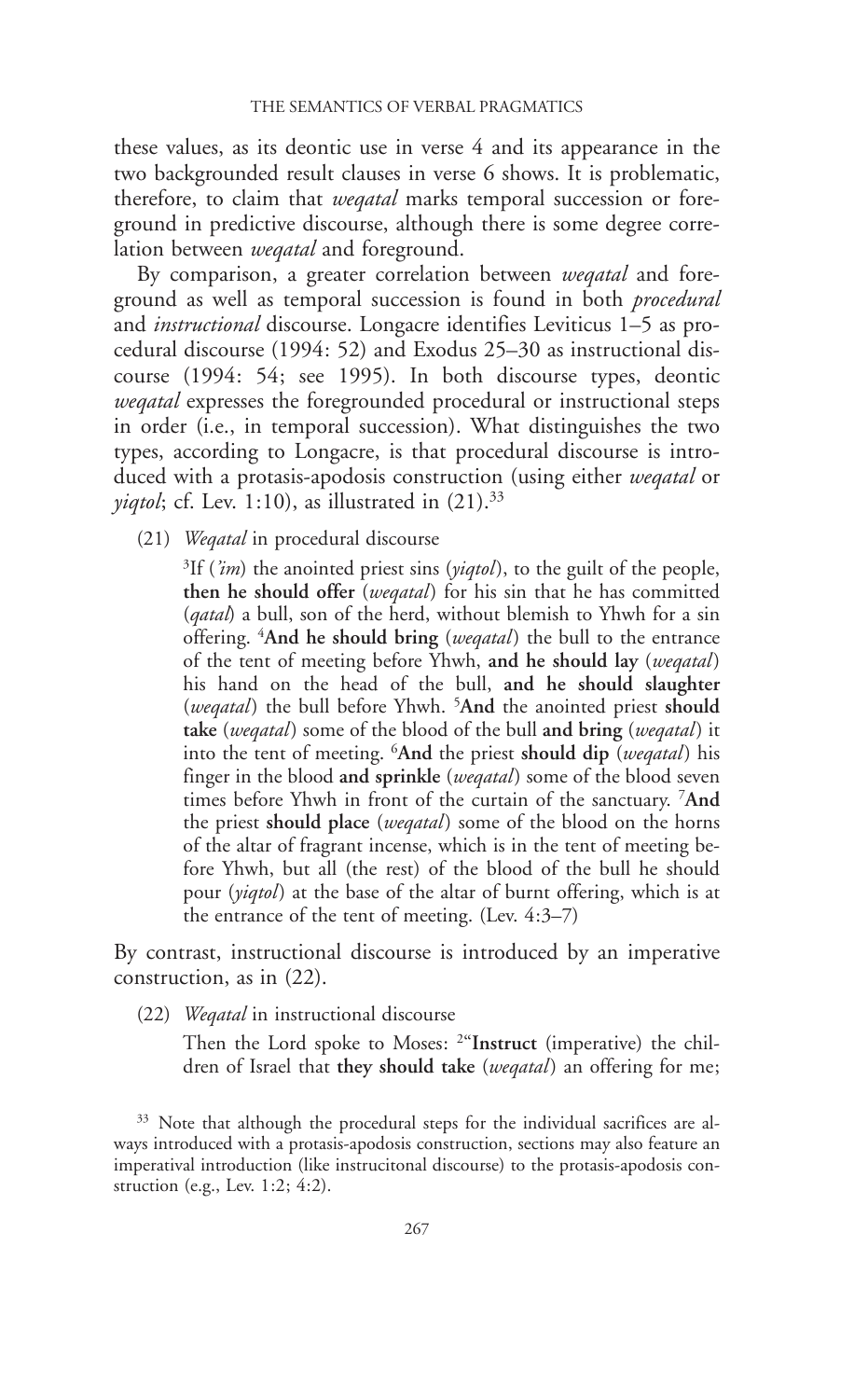from everyone whose heart prompts them, you should receive (yiqtol) my offering. <sup>3</sup>And this is the offering that you should receive (yiqtol) from them: gold, silver, and bronze... <sup>8</sup>And you should make (wegatal) a sanctuary so that I may dwell (wegatal) in your midst. 9 According to all that I am going to show you (participle)—the pattern of the sanctuary and all its furniture—thus you should make (*yiqtol*) it. <sup>10</sup>They should make (*weqatal*) an ark of acacia wood; and its length (should be) two and a half cubits, its width a cubit and a half, and its height a cubit and a half. <sup>11</sup>You should overlay (wegatal) it with pure gold; inside and outside you should overlay (yiqtol) it, and you should make (wegatal) a molding of gold upon it all around. (Exod. 25:1–3, 8–11)

Despite the clear correlation between *wegatal* and foregrounded, temporally successive procedural/instructional steps, Longacre recognizes (1994: 55) instances of *weqatal* functioning in backgrounded result clauses in instructional discourse (e.g., Exod. 25:8; 26:16). Also, *yiqtol* appears to express foregrounded procedures/instructions in the examples (e.g., Exod. 25:9; Lev. 4:7). However, similar explanations as for the alternation of *wayyiqtol* and *qatal* in narrative discourse may be offered for the latter cases: *yiqtol* may be used in place of weqatal because of fronting of certain elements (e.g., Exod. 25:3), or to express complementary or contrasting simultaneous action (e.g., Lev. 4:7), or perhaps simply to express backgrounded explanations (e.g., Exod. 25:2). In any case, even with these greater correlations, it is difficult to make any stronger claim than that weqatal predominately expresses foregrounded procedural/instructional steps in these discourse types.

In conclusion, the varied role of *wegatal* in these non-narrative discourse types, with respect to both temporal succession and the foreground-background distinction, precludes the possibility that weqatal is marked for either temporal succession or foreground. However, correlations of varying degrees can be observed between wegatal and these values in the different discourse types. More specifically, weqatal has a distinctive, dominant meaning and discourse function in each of Longacre's discourse types, partly underscoring the validity of his distinctions: in hortatory discourse, wegatal mainly functions in backgrounded purpose or result clauses; in predictive discourse it functions primarily in foregrounded temporal apodoses in reference to future events; in procedural discourse it may appear in the introductory protasis-apodosis construction with a conditional-deontic sense (as it functions in other law codes), but then dominates the foregrounded procedural steps with a simple deontic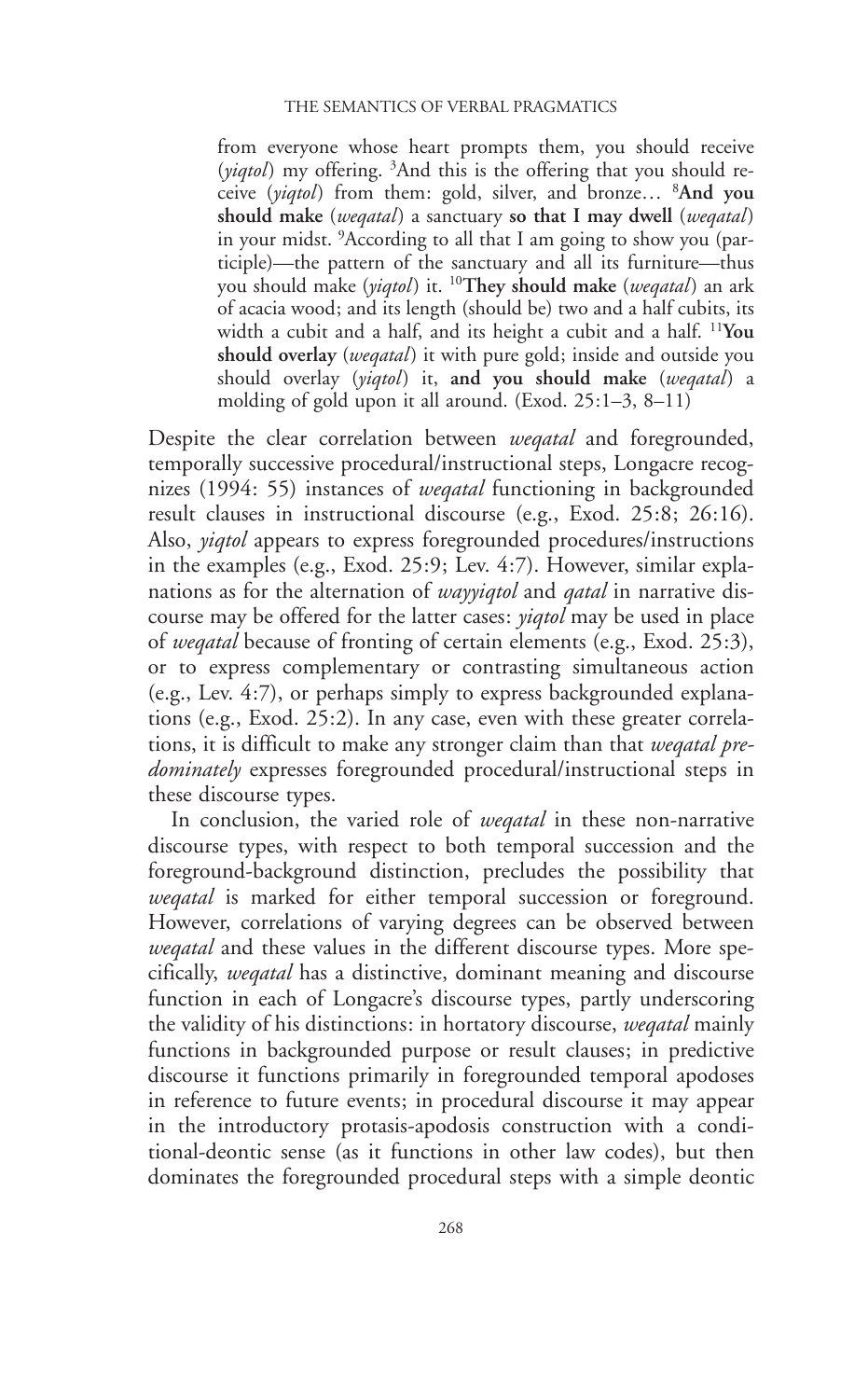sense; $34$  finally, in instructional discourse, *wegatal* has a simple deontic meaning throughout, introduced by a deontic imperative.

## 4. Conclusion

This study has important implications, both methodological and substantive. Methodologically, this study has shown the deficiencies of proceeding with an analysis of verbs from the perspective of their discourse functions. This is not to say that discourse function is unimportant; rather, the claim is that semantic meaning and discourse function must be distinguished and that the latter should be studied in terms of the interaction of a form's meaning with the discourse context (Comrie 1985: 29). In particular, the semantic approach taken in this study undercuts theories of the Biblical Hebrew verb that feature temporal succession and foregrounding as the distinguishing parameter of the waw-prefixed verb forms wayyiqtol and *wegatal*. I have shown that foregrounding is a discourse-pragmatic property of the narrative verb *wayyiqtol*; its appearance in narrative discourse always marks events as foregrounded. Wegatal also regularly indicates foreground in procedural and instructional discourse; however, its utilization for backgrounded clauses (e.g., purpose and result clauses) alongside its appearance in foregrounded expressions precludes an identification of foregrounding as a discourse-pragmatic property of the form.

Substantively, this study has catalogued the variety of types of temporal overlay that occur in Biblical Hebrew narrative. By establishing that *wayyiqtol* is marked for foreground, the study has drawn attention to the exegetical significance in unexpected uses of wayyiqtol in narrative. The analysis of wegatal has demonstrated that the form may only be correlated with temporal succession and foregrounding to a limited extent and in specific non-narrative discourse types (namely, procedural and instructional discourse). Positively, the analysis has shown distinct meanings and functions for wegatal that pattern with some of Longacre's distinctions between non-narrative discourse types.

 $34$  I have changed my view on the meaning of *wegatal* in procedural discourse to some extent from the discussion in my dissertation (2002: 305). Throughout Leviticus 1–5, a conditional construction (with a deontic-conditional weqatal or *yiqtol*) is used to introduce sacrificial regulations (e.g., what type of animal to select), but the subsequent weqatal forms are more appropriately interpreted as simple deontics, as in instructional discourse.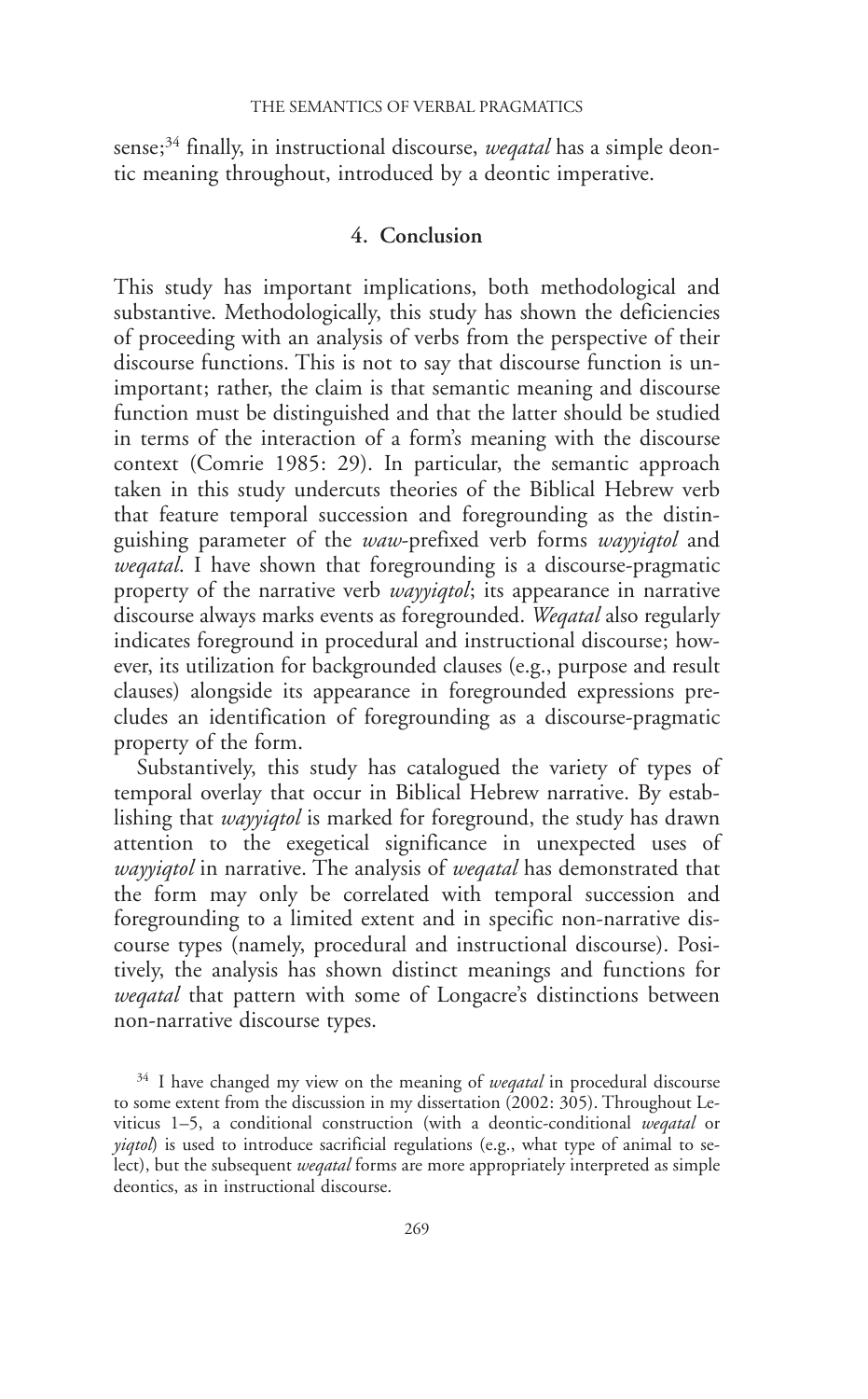#### REFERENCES

- Bache, Carl. 1985. Verbal Aspect: A General Theory and Its Application to Present-Day English. (Odense University Studies in English, vol. 8. Odense)
- Baker, David W. 1973. 'The Consecutive Nonperfective as Pluperfect in the Historical Books of the Hebrew Old Testament'. Master's thesis, Regent College
- Bauer, Hans. 1910. 'Die Tempora im Semitischen', Beiträge zur Assyriologie und semitischen Sprachwissenschaft 81, 1–53
- Binnick, Robert I. 1991. Time and the Verb: A Guide to Tense and Aspect. (Oxford)
- Brown, Gillian, and George Yule. 1983. Discourse Analysis. (Cambridge Textbooks in Linguistics. Cambridge)
- Buth, Randall. 1992. 'The Hebrew Verb in Current Discussion', Journal of Translation and Textlinguistics 5, 91–105
	- —— 1994. 'Methodological Collision Between Source Criticism and Discourse Analysis: The Problem of "Unmarked Temporal Overlay" and the Pluperfect/ Nonsequential wayyiqtol', in R.D. Bergen (ed.), Biblical Hebrew and Discourse Linguistics (Winona Lake). 138–54
- Bybee, Joan, Revere Perkins and William Pagliuca. 1994. The Evolution of Grammar: Tense, Aspect, and Modality in the Languages of the World. (Chicago)
- Comrie, Bernard. 1985. Tense. (Cambridge Textbooks in Linguistics. Cambridge) —— 1986. 'Tense and Time Reference: From Meaning to Interpretation in the Chronological Structure of a Text', Journal of Literary Semantics 15, 12–22
- Cook, John A. 2001. 'The Hebrew Verb: A Grammaticalization Approach', Zeitschrift für Althebraistik 14:2, 117–43
- 2002. 'The Biblical Hebrew Verbal System: A Grammaticalization Approach'. Ph.D. diss., University of Wisconsin, Madison.
- DeCaen, Vincent. 1995. 'On the Placement and Interpretation of the Verb in Standard Biblical Hebrew Prose'. Ph.D. diss., University of Toronto
- DeLancey, Scott. 1987. 'Transitivity in Grammar and Cognition', in R.S. Tomlin (ed.), Coherence and Grounding in Discourse (Amsterdam/Philadelphia). 53– 68
- Depraetere, Ilse. 1995. 'On the Necessity of Distinguishing between (Un)boundedness and (A)telicity', *Linguistics and Philosophy* 18, 1–19
- Downing, Pamela. 1995. 'Word Order in Discourse: By Way of Introduction', in P. Downing and M. Noonan (eds), Word Order in Discourse (Typological Studies in Language, vol. 30. Amsterdam/Philadelphia). 1–27
- Dowty, David R. 1986. 'The Effect of Aspectual Classes on the Temporal Structure of Discourse: Semantics or Pragmatics?', Linguistics and Philosophy 9, 37–61
- Driver, G.R. 1936. Problems of the Hebrew Verbal System. (Edinburgh)
- Driver, S.R. [1892] 1998. A Treatise on the Use of the Tenses in Hebrew and Some Other Syntactical Questions. 3d ed. Reprint, with an introductory essay by W. Randall Garr. (Grand Rapids /Livonia)
- Dry, Helen Aristar. 1981. 'Sentence Aspect and the Movement of Narrative Time', Text 1, 233–40
- 1992. 'Foregrounding: An Assessment', in S.J.J. Hwang and W.R. Merrifield (eds), Language in Context: Essays for Robert E. Longacre (Summer Institute of Linguistics and the University of Texas at Arlington Publications in Linguistics, vol. 107. Dallas/Arlington). 435–50
- Endo, Yoshinobu. 1996. The Verbal System of Classical Hebrew in the Joseph: An Approach from Discourse Analysis. (Studia Semitica Neerlandica, vol. 32. Assen)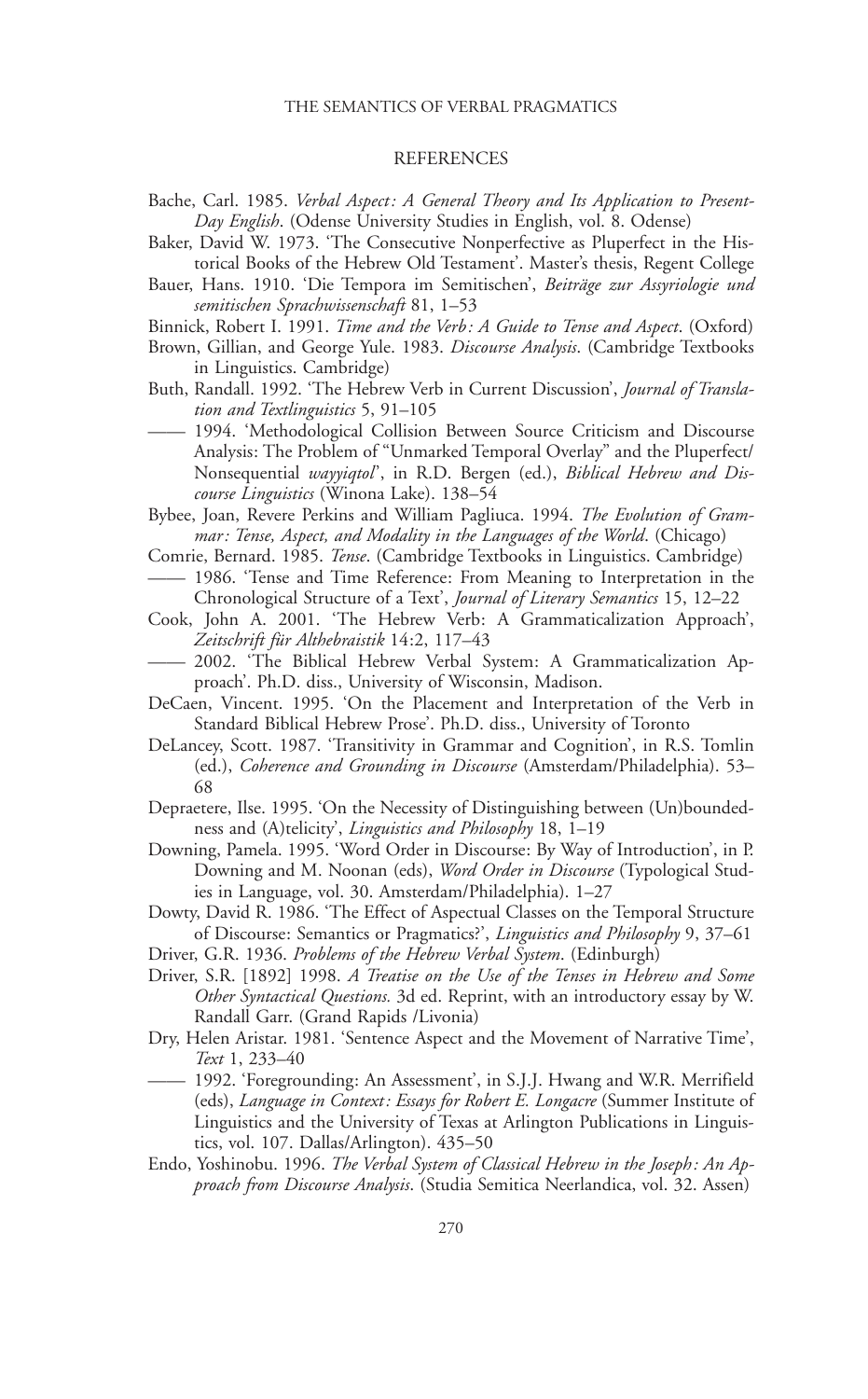- Erbaugh, Mary S. 1987. 'A Uniform Pause and Error Strategy for Native and Non-Native Speakers', in R.S. Tomlin (ed.), Coherence and Grounding in Discourse (Typological Studies in Language, vol. 11. Amsterdam/Philadelphia) 109–30 Fleischman, Suzanne. 1990. Tense and Narrativity. (Austin)
- Gentry, Peter J. 1998. 'The System of the Finite Verb in Classical Biblical Hebrew', Hebrew Studies 39, 7–39
- Goldfajn, Tal. 1998. Word Order and Time in Biblical Hebrew Narrative. (Oxford Theological Monographs. New York)
- Gomulicki, B.R. 1956. 'Recall as an Abstract Process', Acta Psychologica 12:2, 77– 94
- Greenstein, Edward L. 1988. 'On the Prefixed Preterite in Biblical Hebrew', Hebrew Studies 29, 7–17
- Gropp, Douglas M. 1991. 'The Function of the Finite Verb in Classical Biblical Hebrew', Hebrew Annual Review 13, 45–62
- Hatav, Galia. 1989. 'Aspects, Aktionsarten, and the Time Line', Linguistics 27, 487-516
- —— 1997. The Semantics of Aspect and Modality: Evidence from English and Biblical Hebrew. (Studies in Language Companion Series, vol. 34. Amsterdam/ Philadelphia)
- Heimerdinger, Jean-Marc. 1999. Topic, focus and foreground in ancient Hebrew narratives. (JSOT Supplement Series, vol. 295. Sheffield)
- Heine, Bernd, and Tania Kuteva. 2002. World Lexicon of Grammaticalization. (Cambridge)
- Heinrichs, E. 1986. 'Temporal Anaphora in Discourses of English', Linguistics and Philosophy 9, 62–82
- Holmstedt, Robert D. 2001. 'Is Biblical Hebrew a VS or SV Language?', (Paper read at Society of Biblical Literature Annual Meeting, at Denver, Colorado)
- —— 2002. 'The Relative Clause in Biblical Hebrew: A Linguistic Analysis'. Ph.D. diss., University of Wisconsin, Madison
- Hopper, Paul J. 1979. 'Aspect and Foregrounding in Discourse', in T. Givón (ed.), Syntax and Semantics: Discourse and Syntax (New York) 213–41
- —— 1987. 'Emergent Grammar', in J. Aske, N. Beery and L. Michaelis (eds), Berkeley Linguistic Society, (vol. 13). 139–57
- Hopper, Paul J., and Sandra A. Thompson. 1980. 'Transitivity in Grammar and Discourse', Language 56, 251–99
- Hopper, Paul J., and Elizabeth Closs Traugott. 1993. Grammaticalization. (Cambridge Textbooks in Linguistics. Cambridge)
- 1992. 'Biblical weqatal and Syriac waqtal Expressing Repetition in the Past', Zeitschrift für Althebraistik 5:1, 1–14
- Joüon, Paul. 1993. A Grammar of Biblical Hebrew. Translated by Takamitsu Muraoka. (Subsidia Biblica 14, 1–2. Rome)
- Kamp, Hans, and Christian Rohrer. 1983. 'Tense in Texts', in R. Bäuerle, C. Schwarze and A. v. Stechow (eds), Meaning, Use, and Interpretation of Language (Berlin) 250–69
- Koffka, K. 1935. Principles of Gestalt Psychology. (New York)
- Labov, Willaim. 1972. 'The Transformation of Experience in Narrative Syntax', in Language in the Inner City. (Philadelphia)
- Labov, William, and Joshua Waletzky. 1967. 'Narrative Analysis: Oral Versions of Personal Experience', in J. Helm (ed.), Essays on the Verbal and Visual Arts, Proceedings of the 1966 Annual Meeting of the American Ethnological Association (Washington) 21-33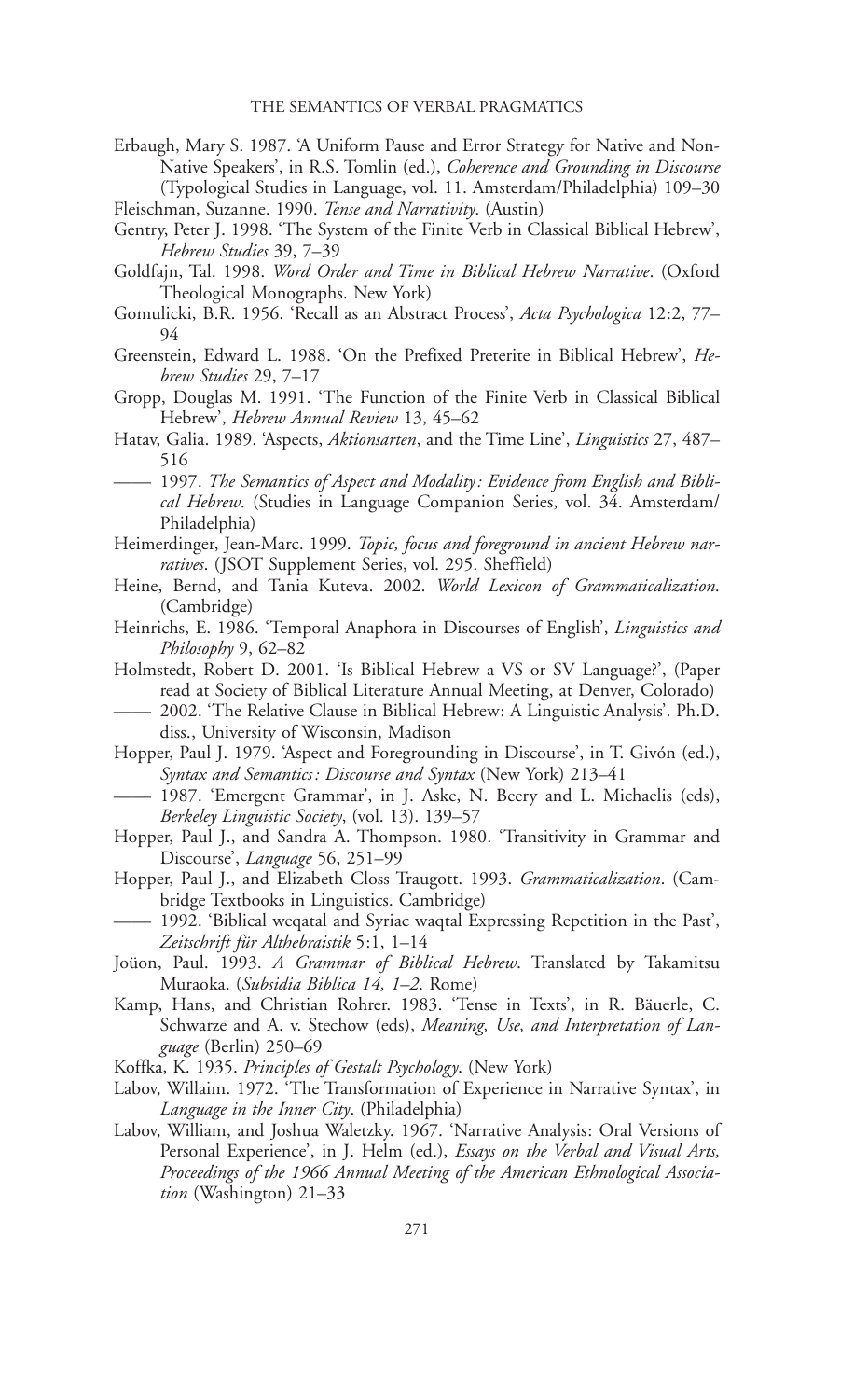- Lakoff, R. T. 1971. 'If's, And's and But's About Conjunctions', in C.J. Fillmore and D.T. Langendoen (eds), Studies in Linguistic Semantics. (New York). 114–49
- Levinson, Stephen C. 1983. Pragmatics. (Cambridge Textbooks in Linguistics. Cambridge)
- Li, Tarsee. 1999. 'The Expression of Sequence and Non Sequence in Northwest Semitic Narrative Prose'. Ph.D. diss., Hebrew Union College-Jewish Institute of Religion, Cincinnati
- Longacre, Robert E. 1972. Hierarchy and Universality of Discourse Constituents in New Guinea Languages. (Washington)
- 1985. 'Sentences as Combinations of Clauses', in T. Shopen (ed.), Language Typology and Syntactic Description. Vol. 2, Complext Constructions (Cambridge)
- —— 1989. Joseph: A Story of Divine Providence. A Text Theoretical and Textlinguistic Analysis of Genesis 37 and 39–48. (Winona Lake)
- —— 1992. 'Discourse Perspective on the Hebrew Verb: Affirmation and Restatement', in W.R. Bodine (ed.), *Linguistics and Biblical Hebrew* (Winona Lake), 177–89
- 1994. 'Wegatal Forms in Biblical Hebrew Prose: A Discourse-modular Approach', in R.D. Bergen (ed.), Biblical Hebrew and Discourse Linguistics (Dallas), 50–98
- —— 1995. 'Building for the Worship of God: Exodus 25:1–30:10', in W.R. Bodine (ed.), Discourse Analysis of Biblical Literature: What it is and what it Offers (Atlanta), 21–49
- Niccacci, Alviero. 1990. The Syntax of the Verb in Classical Hebrew Prose. Translated by W. G. E. Watson. (JSOT Supplement Series, vol. 86. Sheffield)
- 1994. 'On the Hebrew Verbal System', in R.D. Bergen (ed.), Biblical Hebrew and Discourse Linguistics (Dallas), 117–37
- Peled, Yishai. 1992. Conditional Structures in Classical Arabic. (Studies in Arabic Language and Literature, vol. 2. Wiesbaden)
- Reinhart, Tanya. 1984. 'Principles of Gestalt Perception in the Temporal Organization of Narrative Texts', Linguistics 22, 779–809
- Revell, E.J. 1984. 'Stress and the Waw "Consecutive" in Biblical Hebrew', Journal of the American Oriental Society 104:3, 437–44
- **——** 1985. 'The Conditioning of Stress Position in Waw Consecutive Perfect Forms in Biblical Hebrew', Hebrew Annual Review 9, 277–300
- 1989. 'The System of the Verb in Standard Biblical Prose', Hebrew Union College Annual 60, 1–37
- Rosén, H.B. 1969. 'The Comparative Assignment of Certain Hebrew Tense Forms', in Proceedings of the International Conference on Semitic Studies Held in Jerusalem 1965 (Leiden), 212–34
- Shulman, Ahouva. 1996. 'The Use of Modal Verb Forms in Biblical Hebrew Prose'. Ph.D. diss., University of Toronto
- Smith, Carlota S. 1999. 'Activities: States or Events?', Linguistics and Philosophy 22, 479–508
- Talstra, Eep. 1992. 'Text Grammar and Biblical Hebrew: The Viewpoint of Wolfgang Schneider', Journal of Translation and Textlinguistics 5:269–97
- —— 1997. 'Tense, Mood, Aspect and Clause Connections in Biblical Hebrew. A Textual Approach', Journal of Northwest Semitic languages 23:2, 81–103
- Tomlin, Russell. 1984. 'The Treatment of Foreground-Background Information in the On-Line Descriptive Discourse of Second Language Learners', Studies in Second Language Acquisition 6:2, 115–42